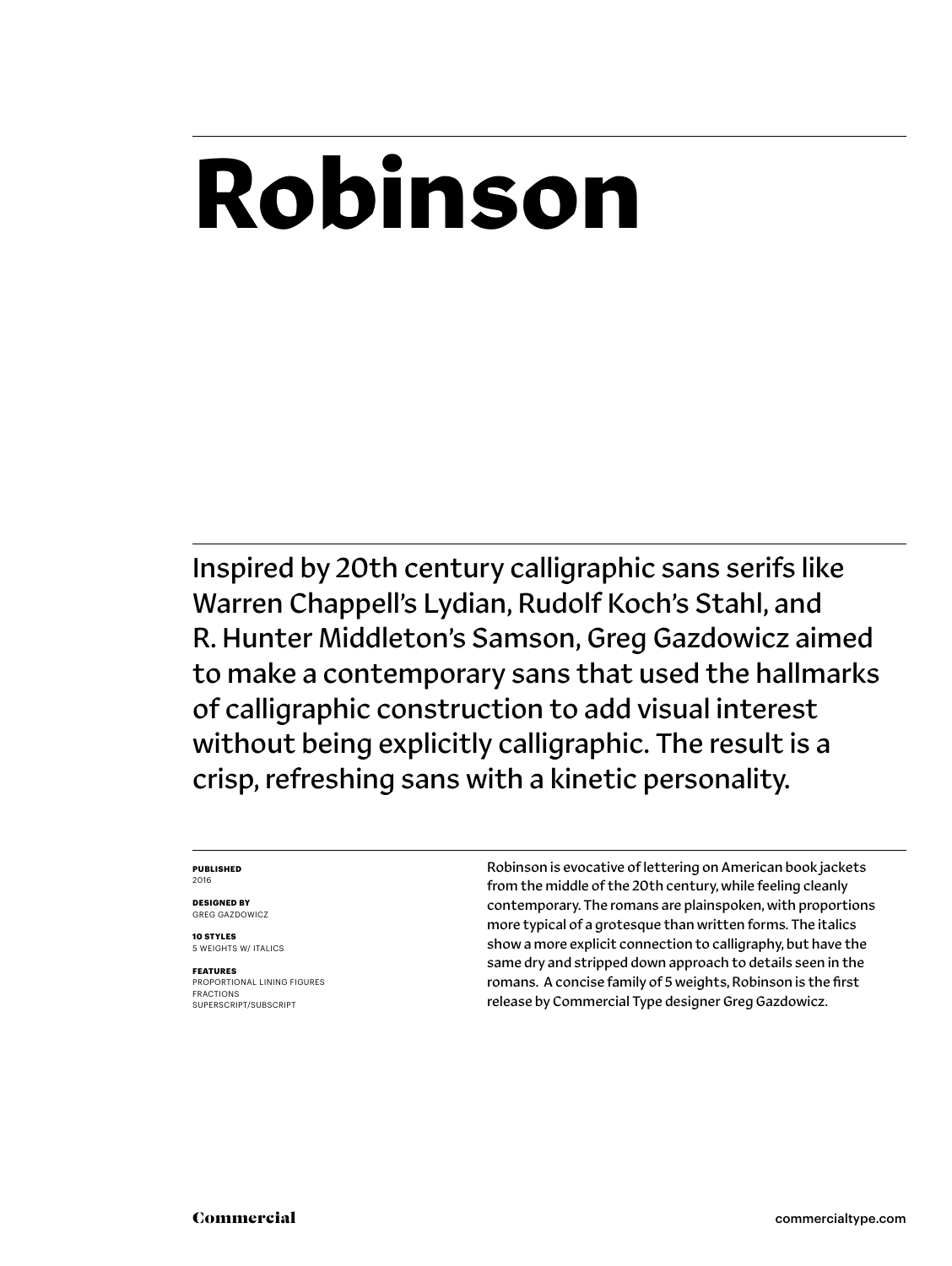Robinson Light *Robinson Light Italic* Robinson Regular *Robinson Regular Italic* Robinson Medium *Robinson Medium Italic* **Robinson Bold** *Robinson Bold Italic* Robinson Black *Robinson Black Italic*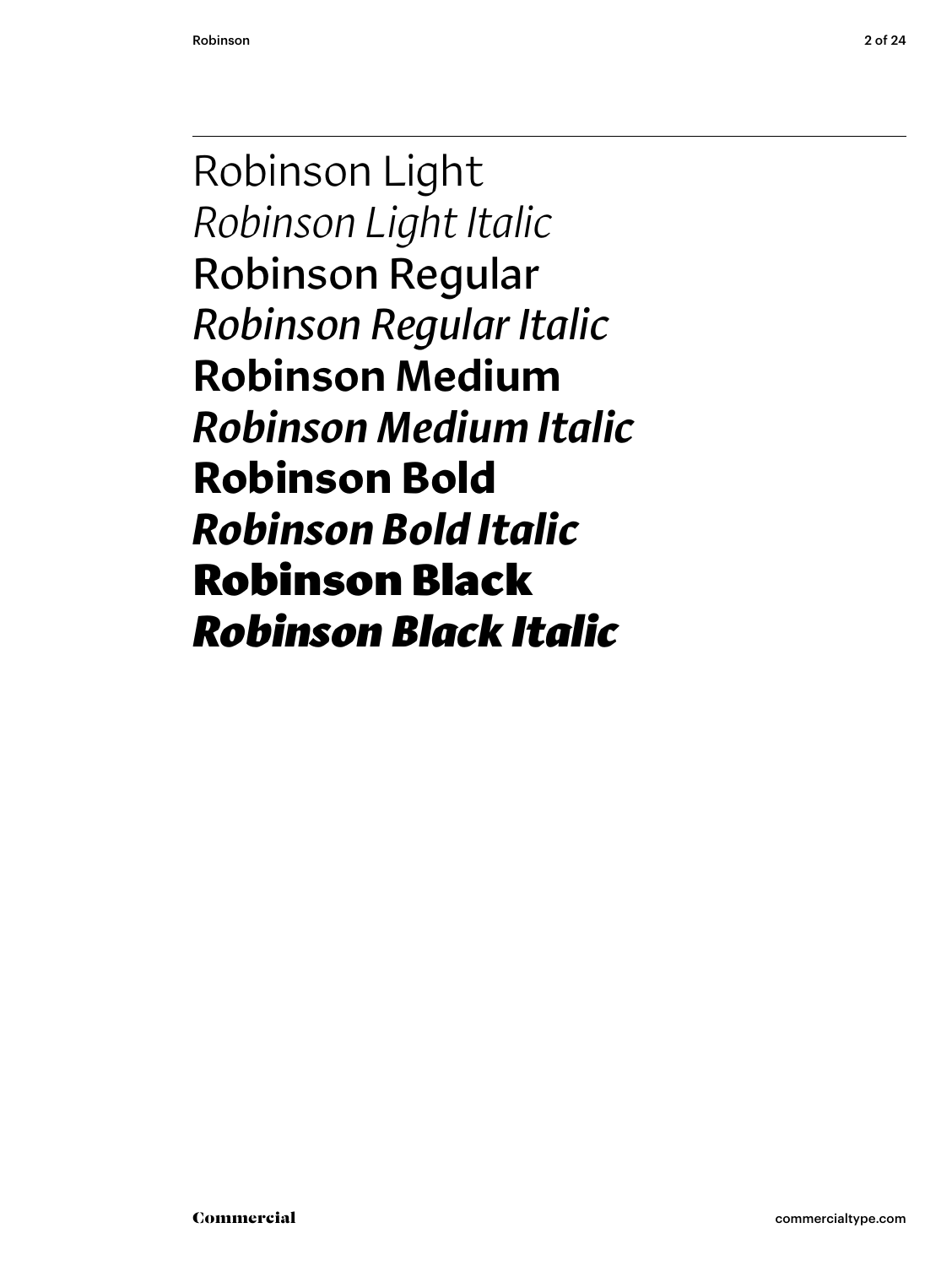

# *PASTĀVĒŠANU Transnationally*

ROBINSON LIGHT ITALIC, 70 PT

### LEGISLATIVE Hyperinflated ROBINSON REGULAR, 70 PT

## *RANNYGAZOO* **uarterbacked**

ROBINSON REGULAR ITALIC, 70 PT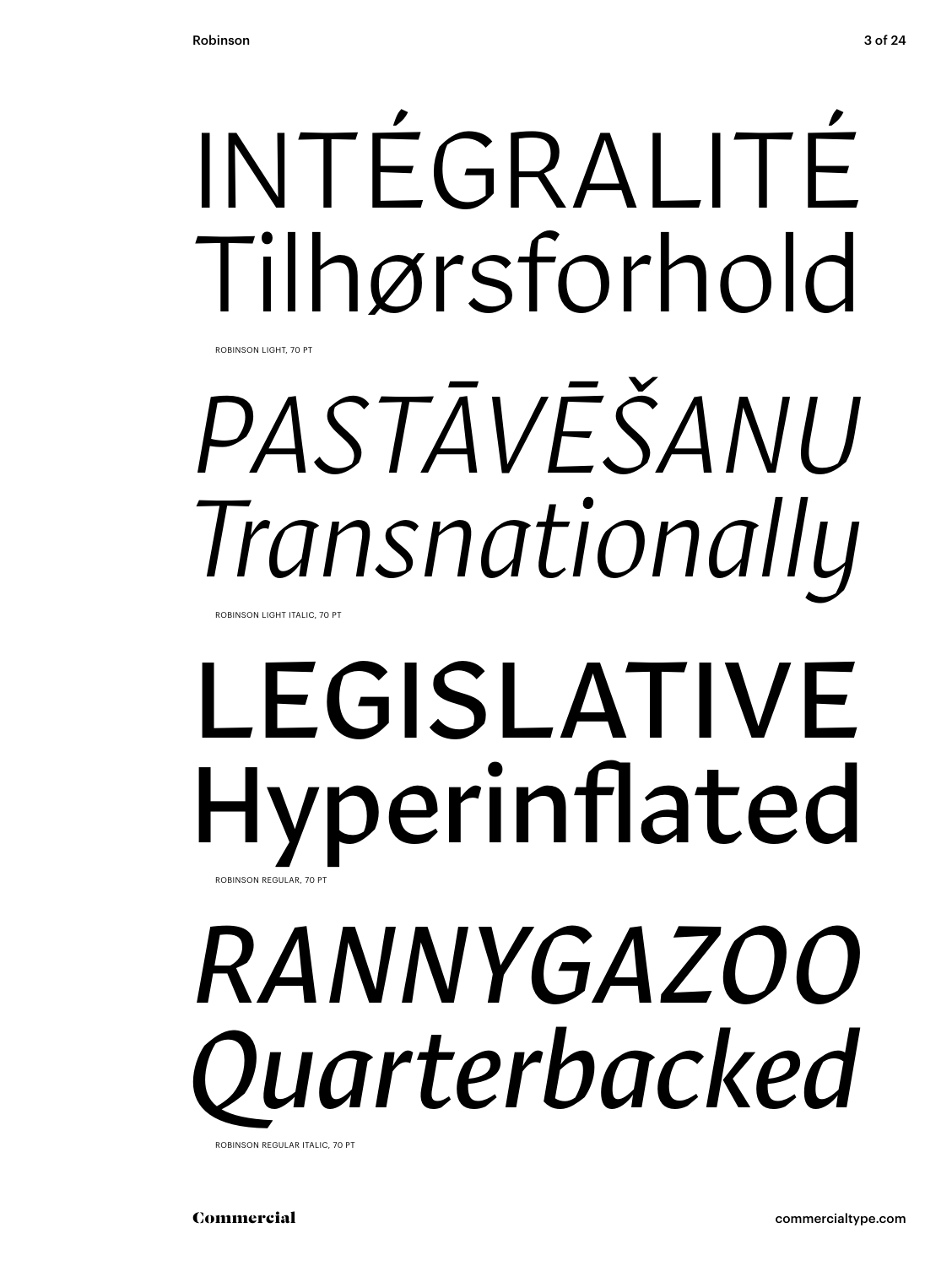### QUICKENING Paghihiwalay ROBINSON MEDIUM, 70 PT

## *RIVOLUZIONE Memperburuk*

ROBINSON MEDIUM ITALIC, 70 PT [ALTERNATE k]

# **NOMINATED Bevölkerung**

ROBINSON BOLD, 70 PT [ALTERNATE g]

# *PERFORMING Yhdistyminen*

ROBINSON BOLD ITALIC, 70 PT [ALTERNATE y]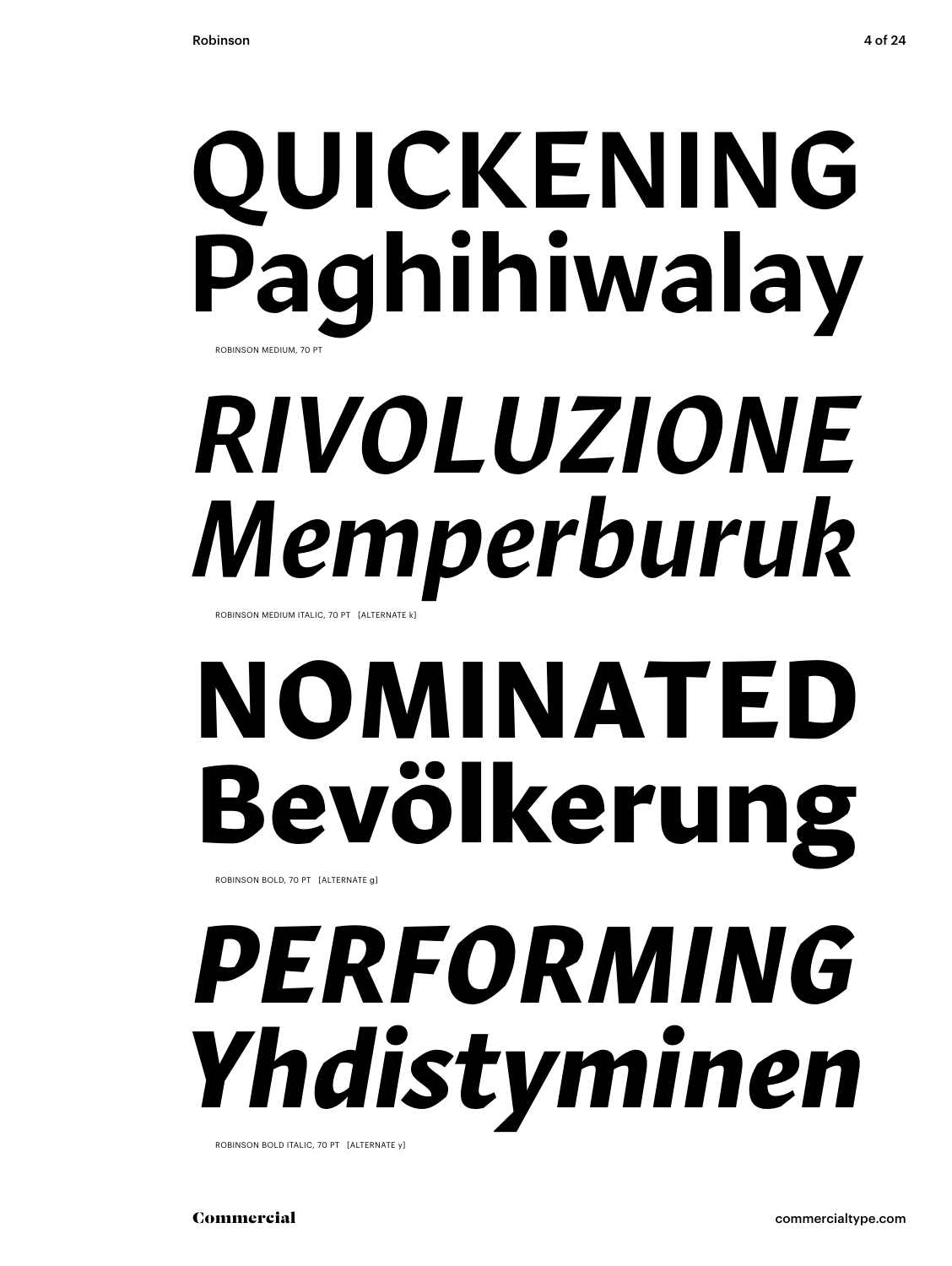### EQUALITIES **leandering** ROBINSON BLACK, 70 PT [ALTERNATE Q]



ROBINSON BLACK ITALIC, 70 PT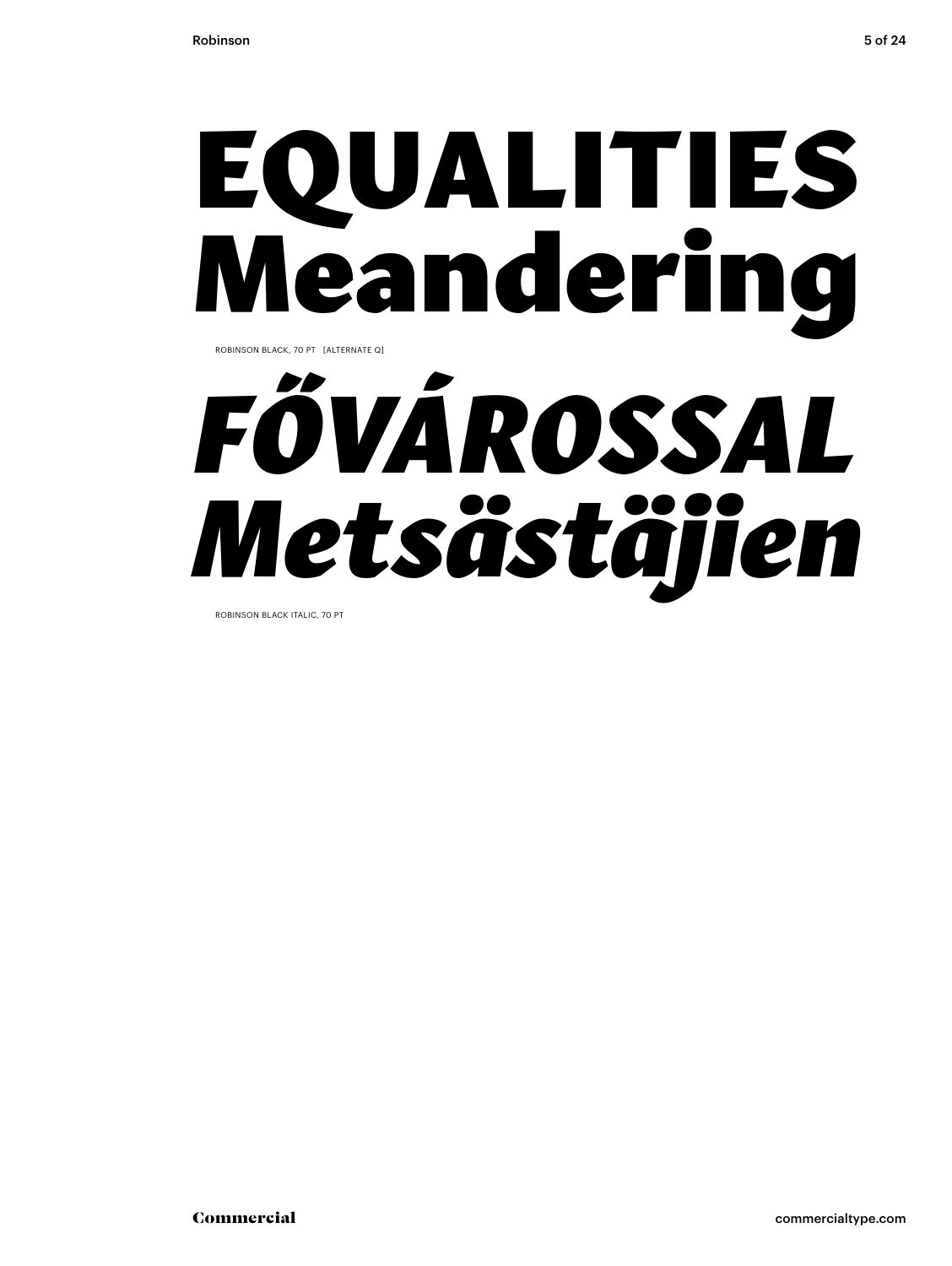CULTIVATING MASTERY Separati dal 28º parallelo *KULTURNOG KOMPLEKSA Le référence nationale dans*

ROBINSON LIGHT, LIGHT ITALIC

FLUCTUATING STANCE Possessing keen senses *NEW MANUSCRIPT COPY Die Philosophie der Antike* ROBINSON REGULAR, REGULAR ITALIC, 40 PT

ZŁOŻONA SYMBOLIKA Dreamt of august ideal *MAIS DE 10% DA CIDADE Vast unknown beginning*

ROBINSON MEDIUM, MEDIUM ITALIC, 40 PT [ALTERNATE ROMAN g, ALTERNATE ITALIC k]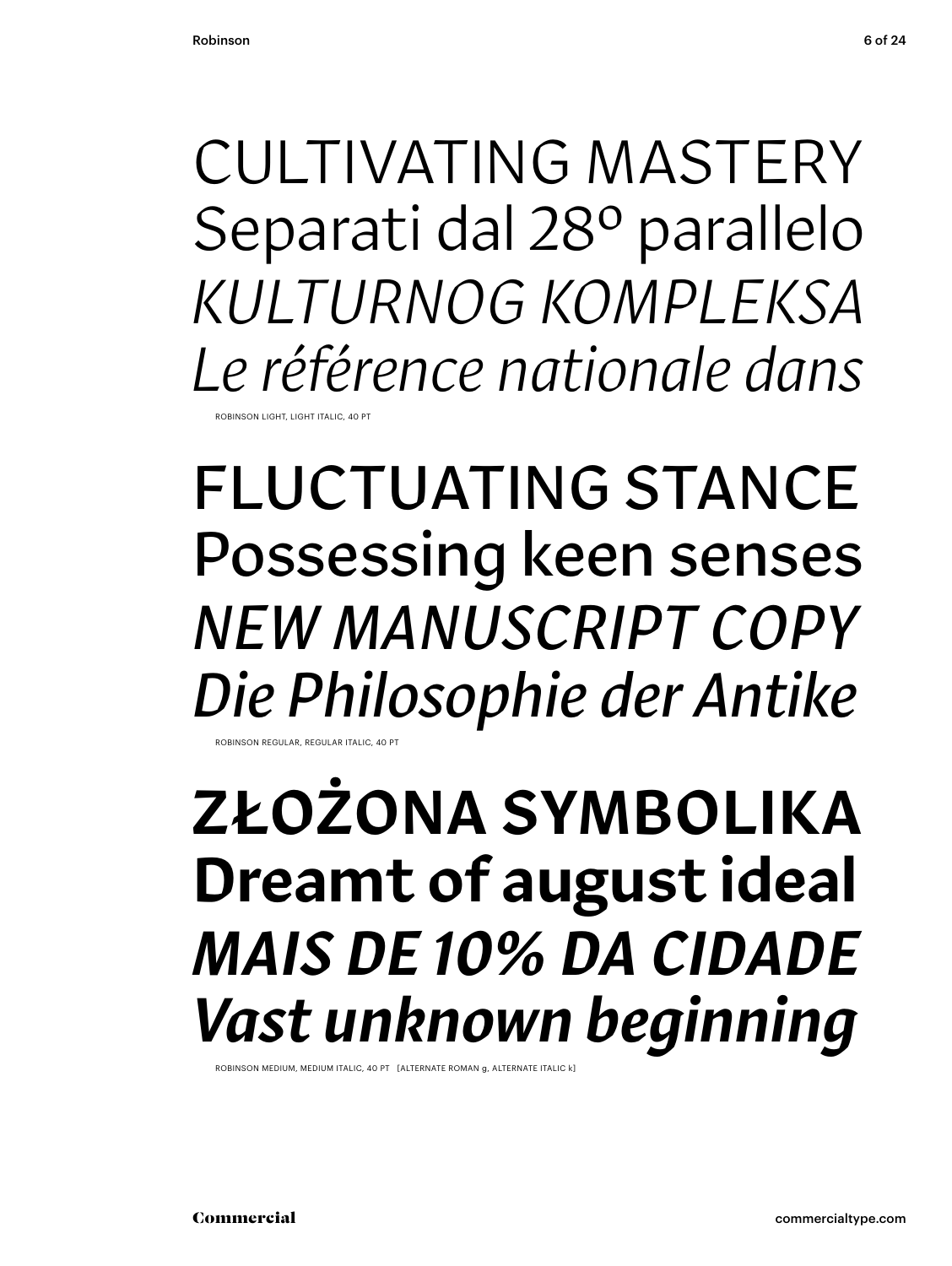### **CHIEF PROVOCATEUR Exacerbating tensions** *UNIQUE PERFORMANCE Nieuwe museumgebouw*

ROBINSON BOLD, BOLD ITALIC, 40

### AÞENA, ARGOS, ÞEBA Nearly 2/3 of this book *KAIKEN TAUSTALLA ON Topological restriction* ROBINSON BLACK, BLACK ITALIC, 40 PT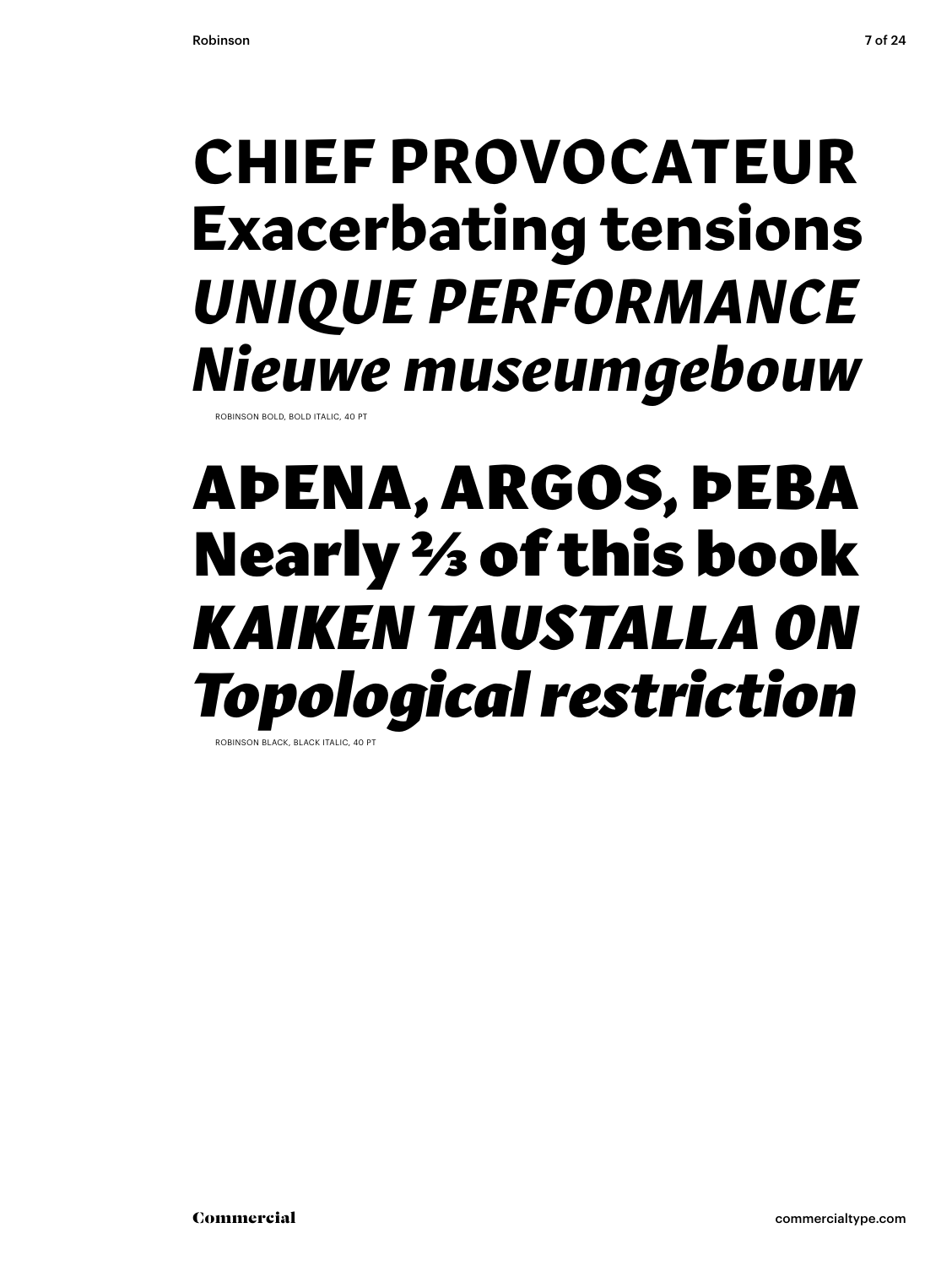FROM THE MODERNIST POINT OF VIEW Binada bir tiyatro salonu, çok fonksiyonlu *THE BEGINNINGS OF A BRAND NEW STYLE Brasília merupakan sebuah bandar terancang* ROBINSON LIGHT, LIGHT ITALIC, 24 PT

REVIVED PRESUMPTIONS OF QUALITY The quintessence of cultural evolutions *TĀPĒC SAREŽĢĪTS IR ARĪ JAUTĀJUMS PAR Prin folosirea magistrală a contrapunctului* ROBINSON REGULAR, REGULAR ITALIC, 24 PT

MED ET INDBYGGERTAL PÅ CA. 17.300 Tepelná smrť vesmíru je zánik vesmíru *FINCHÉ L'EQUILIBRIO NON È RAGGIUNTO Considering several possible assumptions*

ROBINSON MEDIUM, MEDIUM ITALIC, 24 PT

**MIENTRAS QUE EL SER PARMENÍDEO Algumas lulas e pequenos crustáceos**  *FUTURES OF THE EXPANDING UNIVERSE The planet's foremost wellspring of gold*

ROBINSON BOLD, BOLD ITALIC, 24 PT [ALTERNATE Q]

NIETS BEHOORDE DAARBIJ ECHTER Palastzeit folgten die sogenannten *MATERIAŁY ŚCIERNE WYTWARZANE SĄ Philosophical thinking that flourished*

ROBINSON BLACK, BLACK ITALIC, 24 PT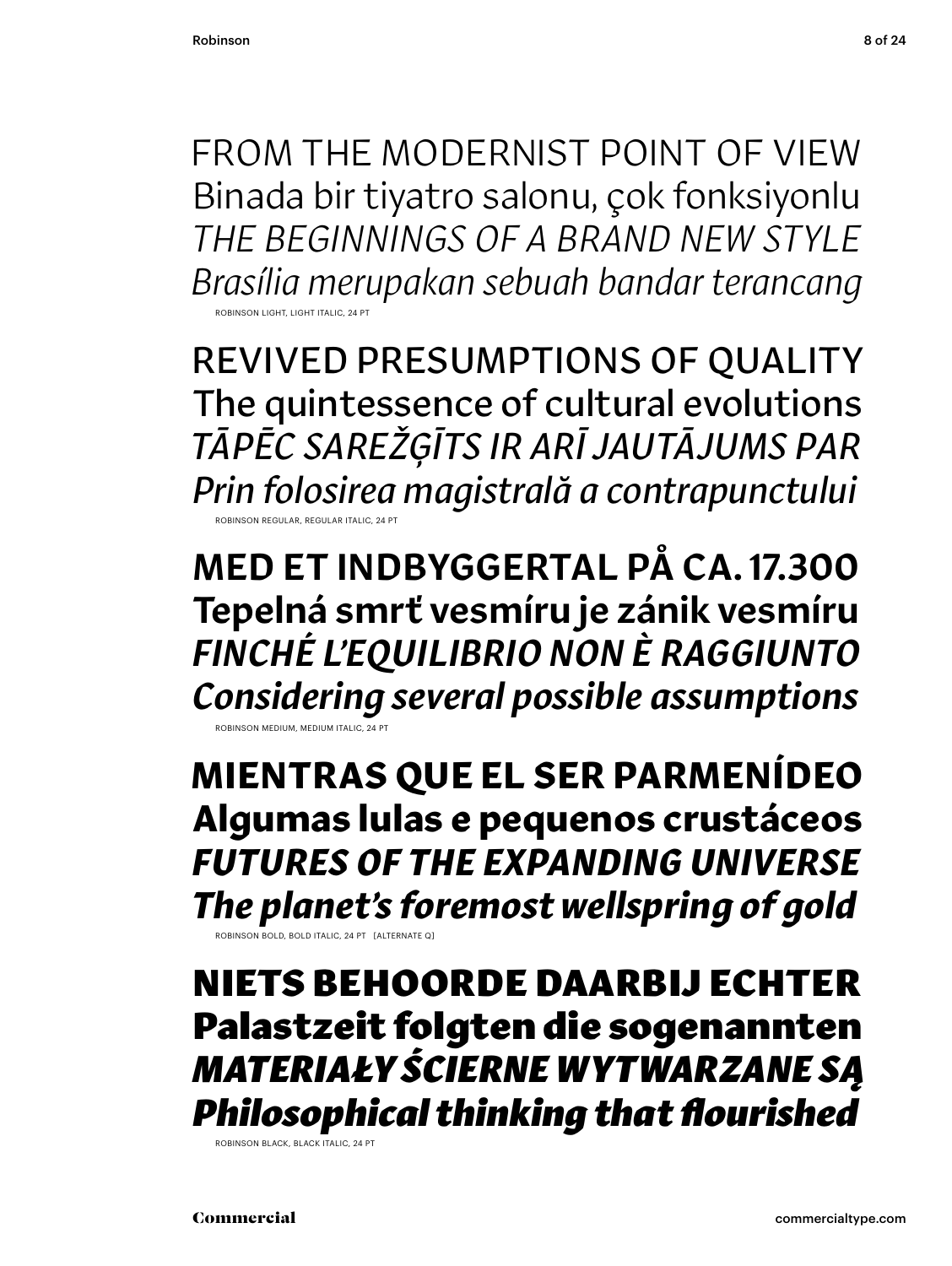MARKET VOLUME & EXCHANGE RATE OBLIGATIONS Generating 15% more energy than photovoltaic panels *THE MOST INFLUENTIAL MOVEMENTS OF THE CENTURY Lentoasema on 1 742 kilometrin säteellä Helsingistä Suomen* 

ROBINSON LIGHT, LIGHT ITALIC, 18 PT

PŘÍKLADEM MŮŽE BÝT VÝSLEDEK HODU KOSTKOU Ir-riorganiżazzjoni ta' l-artijiet Rumani minn Awgustu *EXPORTED GOODS INCLUDED CINNAMON & TURMERIC Goðorðin voru 134 við stofnun Alþingis en var síðar fjölgað*

ROBINSON REGULAR, REGULAR ITALIC, 18 PT [ALTERNATE ITALIC g]

PAGRINDINIS DUJŲ TURBININIUOSE VARIKLIUOSE În ciuda sănătății precare a început să călătorească *MARBLE FROM SOME OF THE EARLIER RESTORATIONS The latifundia were able to achieve an economy of scale*

ROBINSON MEDIUM, MEDIUM ITALIC, 18 PT

**REPRODUCE LA REALIDAD AMBIGUA Y CONFUSA Commissioned in 1727 by the German ambassador** *NAMANYA BERASAL DARI BUAH DELIMA YANG ISINYA These probabilities considered 97% of all polling data*

ROBINSON BOLD, BOLD ITALIC, 18 PT

ÉSZAKI FELÉN MAGASHEGYSÉGI GYŰRŐDÉSSEL Quando si verrà a scavare le miniere nascoste in *LUASGHÉARAÍTEAR NA PÁIRTEAGAIL SEO LE RÉIMSÍ He was profoundl� influenced b� Vivaldi's concertos*

ROBINSON BLACK, BLACK ITALIC, 18 PT [ALTERNATE y]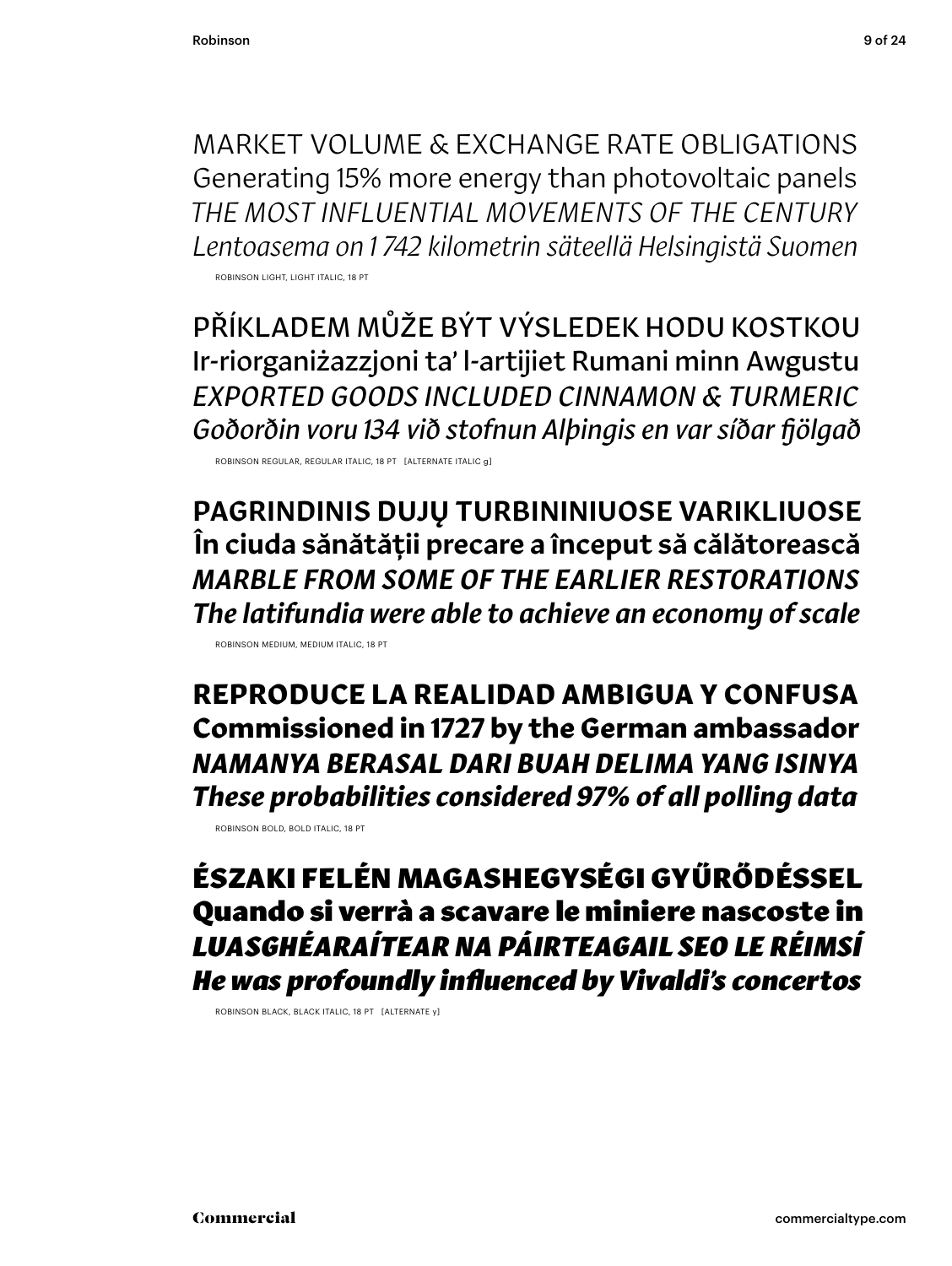### Középhőmérséklet Telecomunicações **Mechanoreceptor** Documentarians Sacramentarianism ROBINSON LIGHT, 50 PT ROBINSON REGULAR, 50 F ROBINSON MEDIUM, 50 PT ROBINSON BOLD, 50 PT

ROBINSON BLACK, 50 PT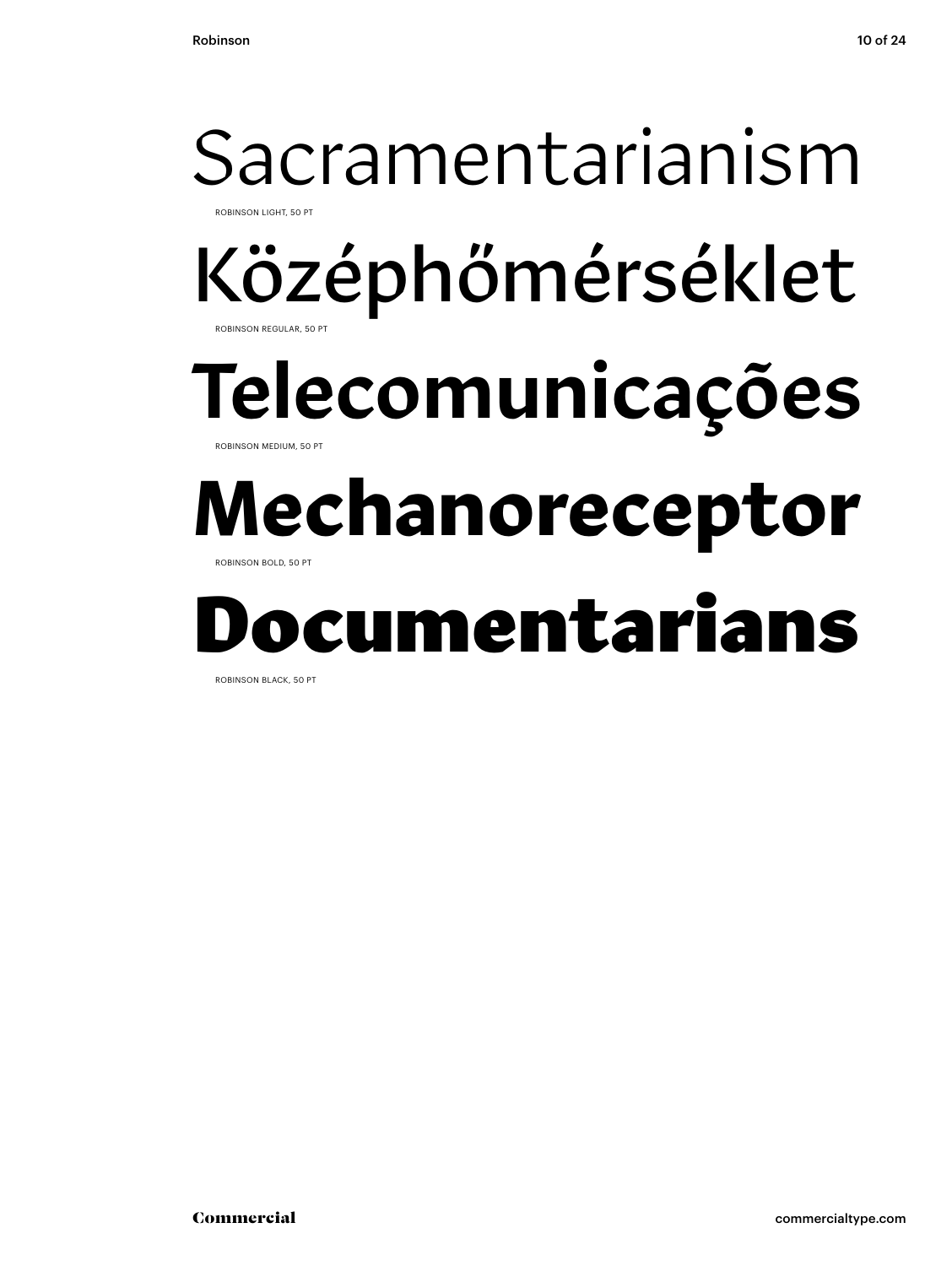

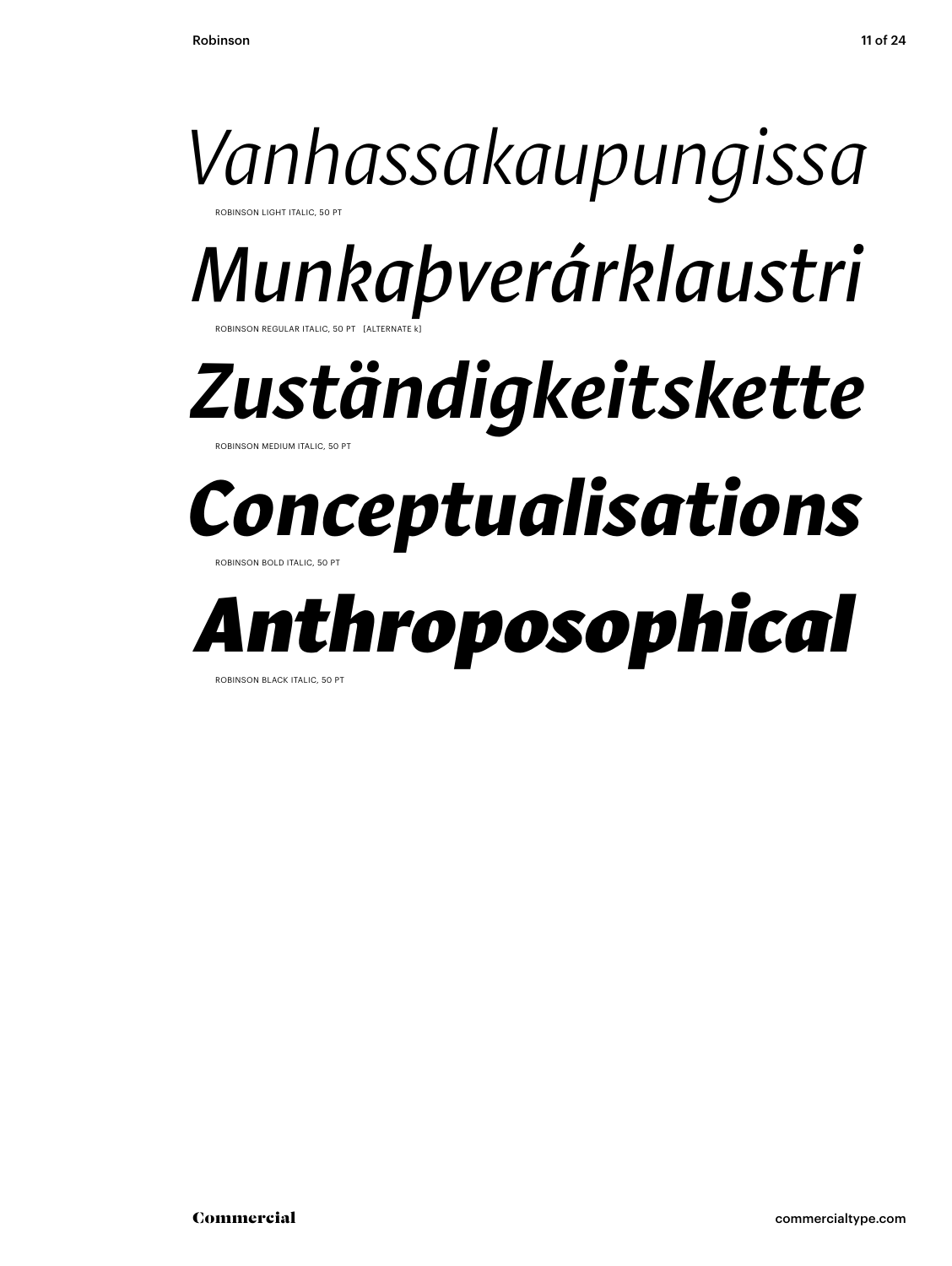REGULAR ALL CAPS

REGULAR

SEMIBOLD

PROPORTIONAL LINING FIGURES

REGULAR ITALIC

BOLD

ROBINSON BOLD, REGULAR ITALIC, BOLD, 16/20 PT

REGULAR ITALIC

THE SPANISH WAR, which began in 1739, and the French war which soon followed it occasioned further increase of the debt, which, on the 31st of December 1748, after it had been concluded by the **Treaty of Aix-la-Chapelle,** amounted to £78,293,313. The most profound peace of the seventeen years of continuance had taken no more than £8,328,354 from it. A war of less than nine years' continuance added £31,338,689 to it (Refer to James Postlethwaite's *History of the Public Revenue*). During the administration of Mr. Pelham, the interest of the public debt was reduced from 4% to 3%; or at least measures were taken for reducing it, from four to three per cent; **the sinking fund**  was increased, and some part of the public debt was paid off. In 1755, before the breaking out of the late war, the funded debt of Great Britain amounted to £72,289,673. On the 5th of January 1763, at the conclusion of the peace, the funded debt amounted to £122,603,336. The unfunded debt has been stated at £13,927,589. But the expense occasioned by the war did not end with the conclusion of the peace, so that though, on the 5th of January 1764, the funded debt was increased (partly by a new loan, and partly by funding a part of the unfunded debt) to £129,586,782, there still remained (according to the very well informed author of *Considerations on the Trade and Finances of Great Britain*) an unfunded debt which was brought to ac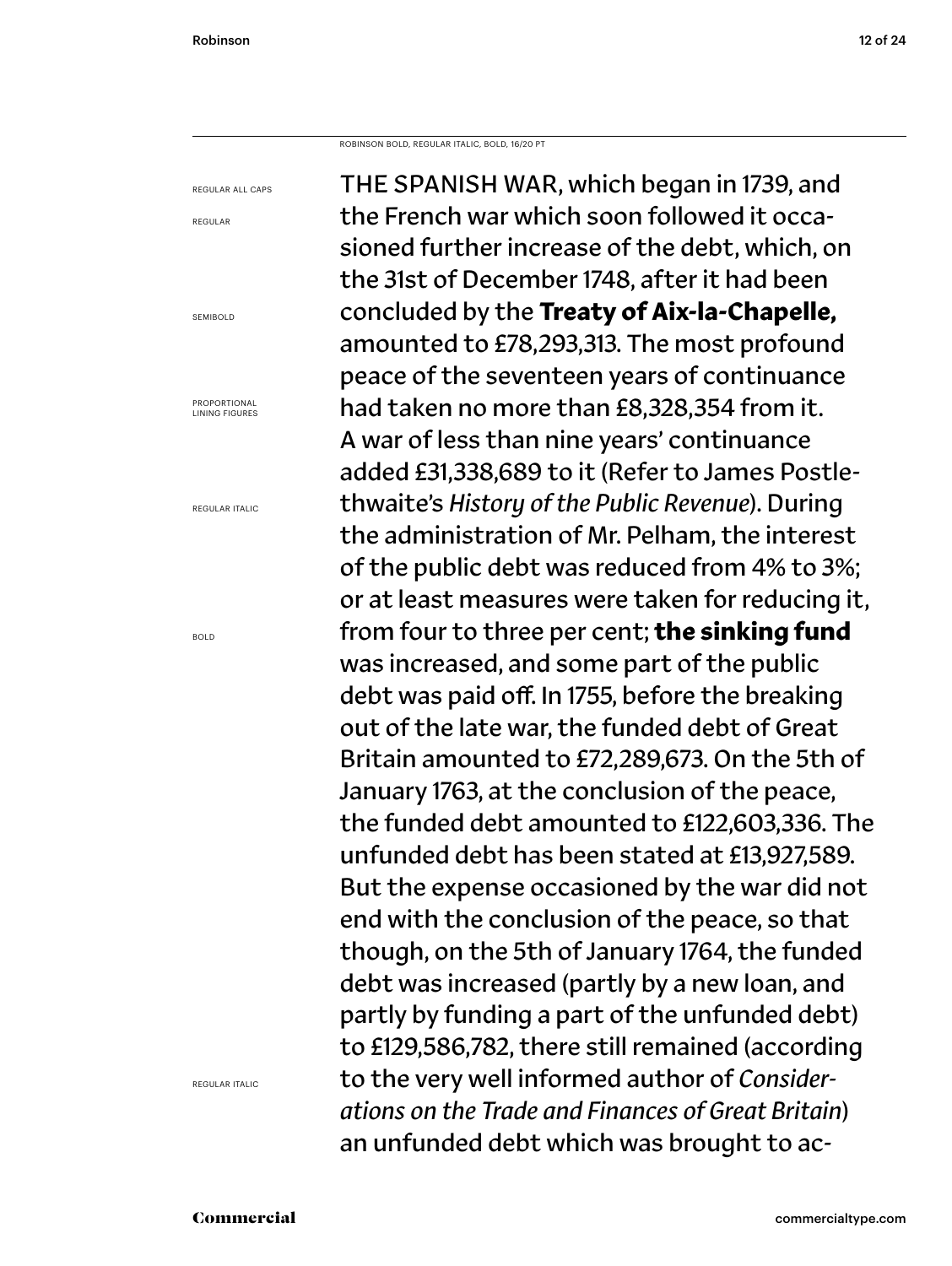ROBINSON LIGHT, LIGHT ITALIC, MEDIUM, 10/13 PT

Every introduction to the problems of aesthetics begins by acknowledging the existence and claims of two methods of attack—the *general, philosophical, deductive*, which starts from a complete metaphysics and installs beauty in its place among the other great concepts; and the *empirical*, or *inductive*, which seeks to disengage a general principle of beauty from the objects of aesthetic experience and the facts of aesthetic enjoyment: an example of Fechner's "aesthetics from above & from below."

### Methodologies of Aesthetics

The first was the method of aesthetics par excellence. It was indeed only through the desire of an eighteenth-century philosopher, Baumgarten, to round out his "architectonic" of metaphysics that the science received its name, as designating the theory of knowledge in the form of feeling, parallel to that of "clear," logical thought. Kant, Schelling, and Hegel, again, made use of the concept of *the Beautiful* as a kind of keystone or cornice for their respective philosophical edifices. Aesthetics, then, came into being as the philosophy of the Beautiful, and it may be asked why this philosophical aesthetics does not suffice; why beauty should need for its understanding also an aesthetics "von unten." The answer is not that no system of philosophy is universally accepted, but that *the general aesthetic theories* have not, as yet at least, succeeded in answering the plain questions of "the plain man" in regard to concrete beauty. Kant, indeed, frankly denied that the explanation of concrete beauty, or "Doctrine of Taste," as he called it, was possible, while the various definers of beauty as "the union of the Real and the Ideal" "the expression of the Ideal to Sense," have done no more than he. No one of *these* aesthetic systems, in spite of volumes of so-called application of their principles to works of art, has been able to furnish a criterion of beauty. The criticism of the generations is summed up in the mild remark of Fechner, in his "Vorschule der Aesthetik," to the effect that the philosophical path leaves one in conceptions that, by reason of their generality, *do not well fit* 

ROBINSON REGULAR, REGULAR ITALIC, BOLD, 10/13 PT

Every introduction to the problems of aesthetics begins by acknowledging the existence and claims of two methods of attack—the *general, philosophical, deductive*, which starts from a complete metaphysics and installs beauty in its place among the other great concepts; and the *empirical*, or *inductive*, which seeks to disengage a general principle of beauty from the objects of aesthetic experience and the facts of aesthetic enjoyment: an example of Fechner's "aesthetics from above & from below."

### **Methodologies of Aesthetics**

The first was the method of aesthetics par excellence. It was indeed only through the desire of an eighteenth-century philosopher, Baumgarten, to round out his "architectonic" of metaphysics that the science received its name, as designating the theory of knowledge in the form of feeling, parallel to that of "clear," logical thought. Kant, Schelling, and Hegel, again, made use of the concept of *the Beautiful* as a kind of keystone or cornice for their respective philosophical edifices. Aesthetics, then, came into being as the philosophy of the Beautiful, and it may be asked why this philosophical aesthetics does not suffice; why beauty should need for its understanding also an aesthetics "von unten." The answer is not that no system of philosophy is universally accepted, but that *the general aesthetic theories* have not, as yet at least, succeeded in answering the plain questions of "the plain man" in regard to concrete beauty. Kant, indeed, frankly denied that the explanation of concrete beauty, or "Doctrine of Taste," as he called it, was possible, while the various definers of beauty as "the union of the Real and the Ideal" "the expression of the Ideal to Sense," have done no more than he. No one of *these* aesthetic systems, in spite of volumes of so-called application of their principles to works of art, has been able to furnish a criterion of beauty. The criticism of the generations is summed up in the mild remark of Fechner, in his "Vorschule der Aesthetik," to the effect that the philosophical path leaves one in conceptions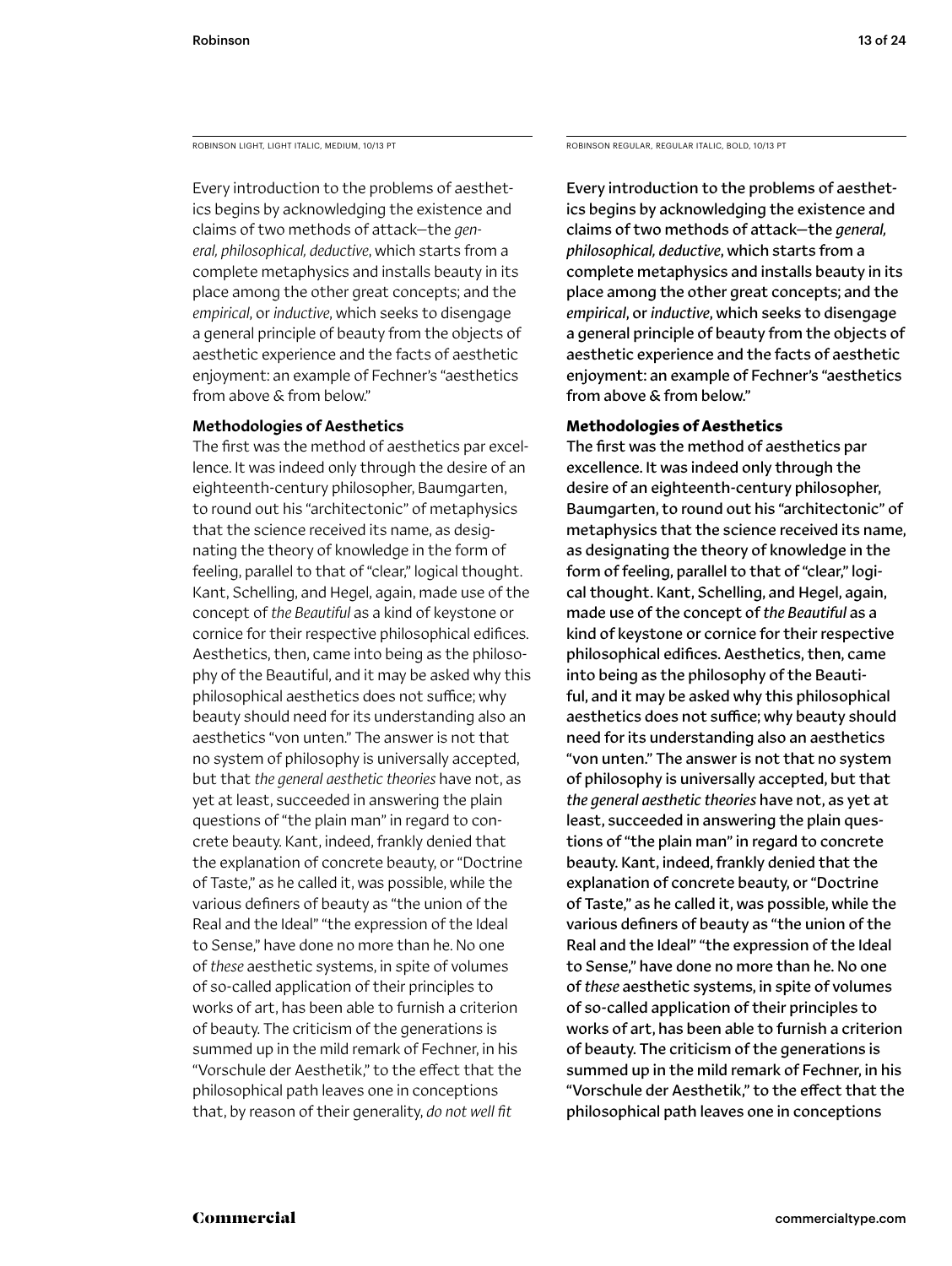ROBINSON MEDIUM, MEDIUM ITALIC, BLACK, 10/13 PT

Every introduction to the problems of aesthetics begins by acknowledging the existence and claims of two methods of attack—the *general, philosophical, deductive*, which starts from a complete metaphysics and installs beauty in its place among the other great concepts; and the *empirical*, or *inductive*, which seeks to disengage a general principle of beauty from the objects of aesthetic experience and the facts of aesthetic enjoyment: an example of Fechner's "aesthetics from above & from below."

### Methodologies of Aesthetics

The first was the method of aesthetics par excellence. It was indeed only through the desire of an eighteenth-century philosopher, Baumgarten, to round out his "architectonic" of metaphysics that the science received its name, as designating the theory of knowledge in the form of feeling, parallel to that of "clear," logical thought. Kant, Schelling, and Hegel, again, made use of the concept of *the Beautiful* as a kind of keystone or cornice for their respective philosophical edifices. Aesthetics, then, came into being as the philosophy of the Beautiful, and it may be asked why this philosophical aesthetics does not suffice; why beauty should need for its understanding also an aesthetics "von unten." The answer is not that no system of philosophy is universally accepted, but that *the general aesthetic theories* have not, as yet at least, succeeded in answering the plain questions of "the plain man" in regard to concrete beauty. Kant, indeed, frankly denied that the explanation of concrete beauty, or "Doctrine of Taste," as he called it, was possible, while the various definers of beauty as "the union of the Real and the Ideal" "the expression of the Ideal to Sense," have done no more than he. No one of *these* aesthetic systems, in spite of volumes of so-called application of their principles to works of art, has been able to furnish a criterion of beauty. The criticism of the generations is summed up in the mild remark of Fechner,

ROBINSON BOLD, BOLD ITALIC, 10/13 PT

**Every introduction to the problems of aesthetics begins by acknowledging the existence and claims of two methods of attack—the** *general, philosophical, deductive***, which starts from a complete metaphysics and installs beauty in its place among the other great concepts; and the** *empirical***, or**  *inductive***, which seeks to disengage a general principle of beauty from the objects of aesthetic experience and the facts of aesthetic enjoyment: an example of Fechner's "aesthetics from above & from below."** 

### *Methodologies of Aesthetics*

**The first was the method of aesthetics par excellence. It was indeed only through the desire of an eighteenth-century philosopher, Baumgarten, to round out his "architectonic" of metaphysics that the science received its name, as designating the theory of knowledge in the form of feeling, parallel to that** 

ROBINSON BLACK, BLACK ITALIC, 10/13 PT

Every introduction to the problems of aesthetics begins by acknowledging the existence and claims of two methods of attack—the *general, philosophical, deductive*, which starts from a complete metaphysics and installs beauty in its place among the other great concepts; and the *empirical*, or *inductive*, which seeks to disengage a general principle of beauty from the objects of aesthetic experience and the facts of aesthetic enjoyment: an example of Fechner's "aesthetics from above & from below."

### *Methodologies of Aesthetics*

The first was the method of aesthetics par excellence. It was indeed only through the desire of an eighteenth-century philosopher, Baumgarten, to round out his "architectonic" of metaphysics that the science received its name, as designating the theory of knowledge in the form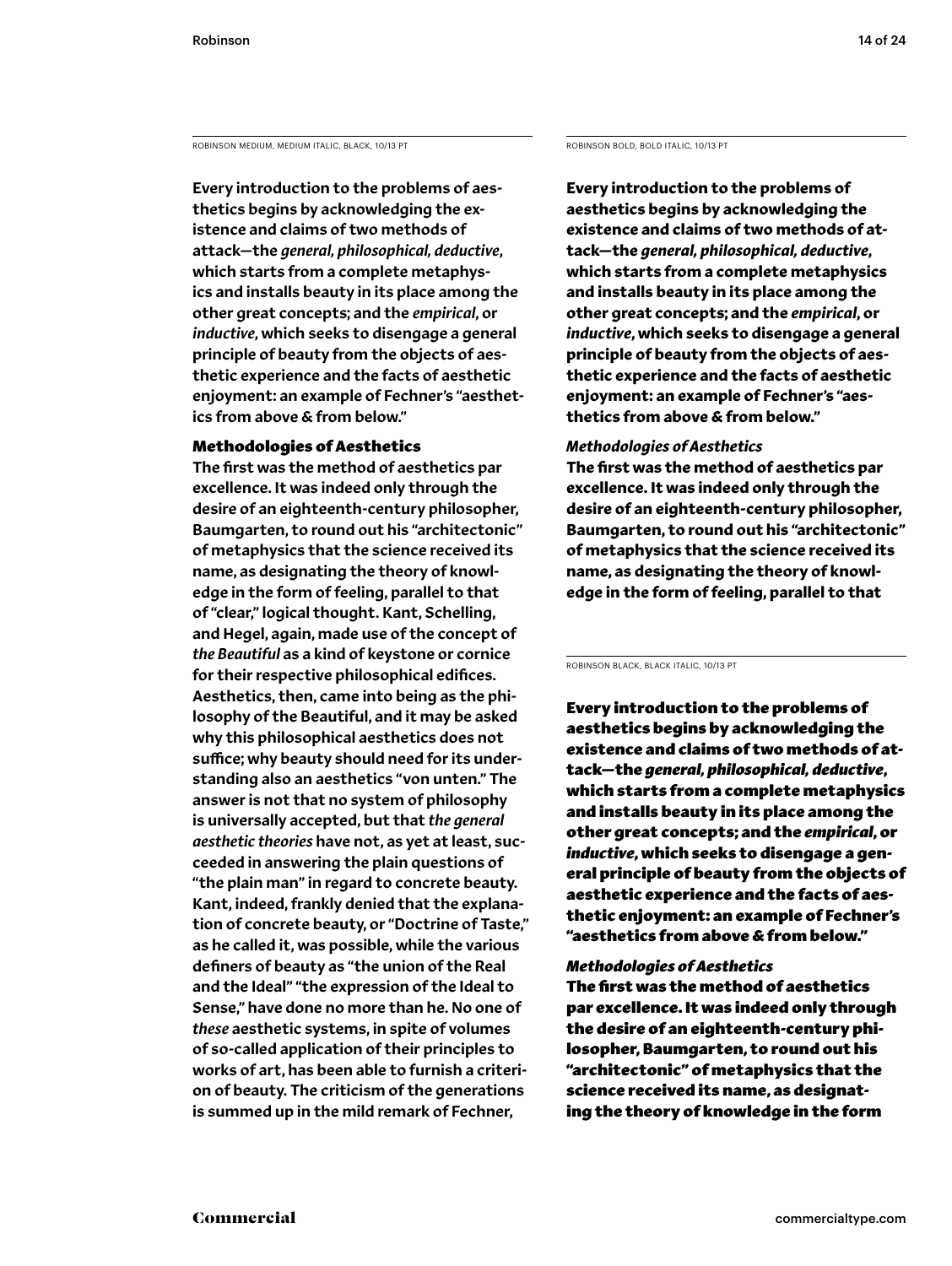ROBINSON REGULAR, REGULAR ITALIC, BOLD, 9/12 PT

Every introduction to the problems of aesthetics begins by acknowledging the existence and claims of two methods of attack—the *general, philosophical, deductive*, which starts from a complete metaphysics and installs beauty in its place among the other great concepts; and the *empirical*, or *inductive*, which seeks to disengage a general principle of beauty from the objects of aesthetic experience and the facts of aesthetic enjoyment: an example of Fechner's "aesthetics from above & from below."

### **Methodologies of Aesthetics**

The first was the method of aesthetics par excellence. It was indeed only through the desire of an eighteenth-century philosopher, Baumgarten, to round out his "architectonic" of metaphysics that the science received its name, as designating the theory of knowledge in the form of feeling, parallel to that of "clear," logical thought. Kant, Schelling, and Hegel, again, made use of the concept of *the Beautiful* as a kind of keystone or cornice for their respective philosophical edifices. Aesthetics, then, came into being as the philosophy of the Beautiful, and it may be asked why this philosophical aesthetics does not suffice; why beauty should need for its understanding also an aesthetics "von unten."

### **The State of Criticism**

The answer is not that no system of philosophy is universally accepted, but that *the general aesthetic theories* have not, as yet at least, succeeded in answering the plain questions of "the plain man" in regard to concrete beauty. Kant, indeed, frankly denied that the explanation of concrete beauty, or "Doctrine of Taste," as he called it, was possible, while the various definers of beauty as "the union of the Real and the Ideal" "the expression of the Ideal to Sense," have done no more than he. No one of *these* aesthetic systems, in spite of volumes of so-called application of their principles to works of art, has been able to furnish a criterion of beauty. The criticism of the generations is summed up in the mild remark of Fechner, in his "Vorschule der Aesthetik," to the effect that the philosophical path leaves one in conceptions that, by reason of their generality, *do not well fit*  the particular cases. And so it was that empirical aesthetics arose, which does not seek to answer

ROBINSON MEDIUM, MEDIUM ITALIC, 9/12 PT

Every introduction to the problems of aesthetics begins by acknowledging the existence and claims of two methods of attack—the *general, philosophical, deductive*, which starts from a complete metaphysics and installs beauty in its place among the other great concepts; and the *empirical*, or *inductive*, which seeks to disengage a general principle of beauty from the objects of aesthetic experience and the facts of aesthetic enjoyment: an example of Fechner's "aesthetics from above & from below."

### METHODOLOGIES OF AESTHETICS

The first was the method of aesthetics par excellence. It was indeed only through the desire of an eighteenth-century philosopher, Baumgarten, to round out his "architectonic" of metaphysics that the science received its name, as designating the theory of knowledge in the form of feeling, parallel to that of "clear," logical thought. Kant, Schelling, and Hegel, again, made use of the concept of *the Beautiful* as a kind of keystone or cornice for their respective philosophical edifices. Aesthetics, then, came into being as the philosophy of the Beautiful, and it may be asked why this philosophical aesthetics does not suffice; why beauty should need for its understanding also an aesthetics "von unten."

### THE STATE OF CRITICISM

The answer is not that no system of philosophy is universally accepted, but that *the general aesthetic theories* have not, as yet at least, succeeded in answering the plain questions of "the plain man" in regard to concrete beauty. Kant, indeed, frankly denied that the explanation of concrete beauty, or "Doctrine of Taste," as he called it, was possible, while the various definers of beauty as "the union of the Real and the Ideal" "the expression of the Ideal to Sense," have done no more than he. No one of *these* aesthetic systems, in spite of volumes of so-called application of their principles to works of art, has been able to furnish a criterion of beauty. The criticism of the generations is summed up in the mild remark of Fechner, in his "Vorschule der Aesthetik," to the effect that the philosophical path leaves one in conceptions that, by reason of their generality, *do not well fit*  the particular cases. And so it was that empirical aesthetics arose, which does not seek to answer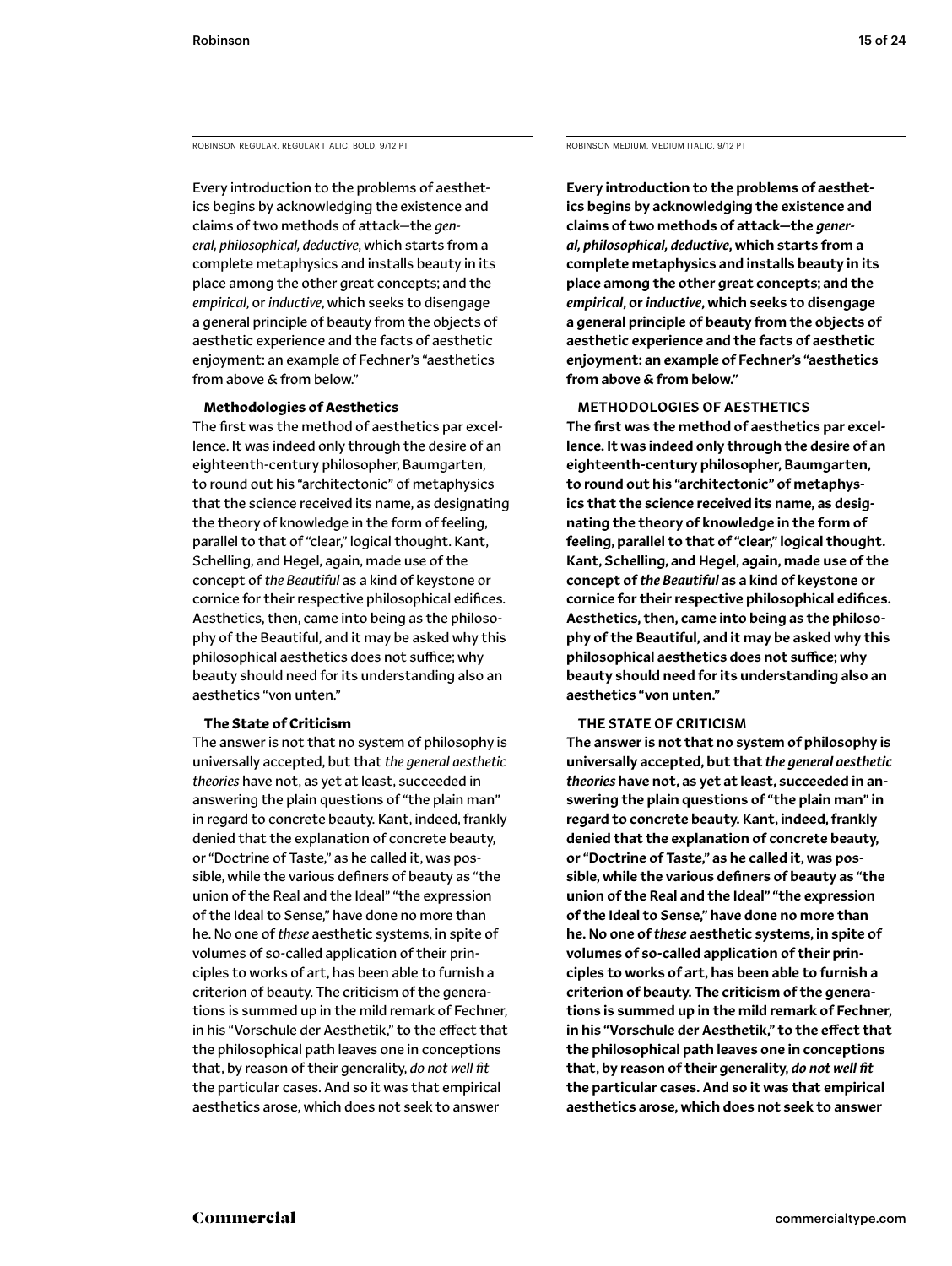ROBINSON REGULAR, REGULAR ITALIC, BOLD, 8/11 PT

Every introduction to the problems of aesthetics begins by acknowledging the existence and claims of two methods of attack—the *general, philosophical, deductive*, which starts from a complete metaphysics and installs beauty in its place among the other great concepts; and the *empirical*, or *inductive*, which seeks to disengage a general principle of beauty from the objects of aesthetic experience and the facts of aesthetic enjoyment: an example of Fechner's "aesthetics from above & from below."

### **Methodologies of Aesthetics**

The first was the method of aesthetics par excellence. It was indeed only through the desire of an eighteenth-century philosopher, Baumgarten, to round out his "architectonic" of metaphysics that the science received its name, as designating the theory of knowledge in the form of feeling, parallel to that of "clear," logical thought. Kant, Schelling, and Hegel, again, made use of the concept of *the Beautiful* as a kind of keystone or cornice for their respective philosophical edifices. Aesthetics, then, came into being as the philosophy of the Beautiful, and it may be asked why this philosophical aesthetics does not suffice; why beauty should need for its understanding also an aesthetics "von unten."

### **The State of Criticism**

The answer is not that no system of philosophy is universally accepted, but that *the general aesthetic theories* have not, as yet at least, succeeded in answering the plain questions of "the plain man" in regard to concrete beauty. Kant, indeed, frankly denied that the explanation of concrete beauty, or "Doctrine of Taste," as he called it, was possible, while the various definers of beauty as "the union of the Real and the Ideal" "the expression of the Ideal to Sense," have done no more than he. No one of *these* aesthetic systems, in spite of volumes of so-called application of their principles to works of art, has been able to furnish a criterion of beauty. The criticism of the generations is summed up in the mild remark of Fechner, in his "Vorschule der Aesthetik," to the effect that the philosophical path leaves one in conceptions that, by reason of their generality, *do not well fit* the particular cases. And so it was that empirical aesthetics arose, which does not seek to answer those plain questions as to the enjoyment of concrete beauty down to its simplest forms, to which philosophical aesthetics had been inadequate. But it is clear that neither has empirical aesthetics said the last word concerning beauty. Criticism is still in a chaotic state that would be impossible if aesthetic theory were firmly grounded. This situation

ROBINSON MEDIUM, MEDIUM ITALIC, 8/11 PT

Every introduction to the problems of aesthetics begins by acknowledging the existence and claims of two methods of attack—the *general, philosophical, deductive*, which starts from a complete metaphysics and installs beauty in its place among the other great concepts; and the *empirical*, or *inductive*, which seeks to disengage a general principle of beauty from the objects of aesthetic experience and the facts of aesthetic enjoyment: an example of Fechner's "aesthetics from above & from below."

### METHODOLOGIES OF AESTHETICS

The first was the method of aesthetics par excellence. It was indeed only through the desire of an eighteenth-century philosopher, Baumgarten, to round out his "architectonic" of metaphysics that the science received its name, as designating the theory of knowledge in the form of feeling, parallel to that of "clear," logical thought. Kant, Schelling, and Hegel, again, made use of the concept of *the Beautiful* as a kind of keystone or cornice for their respective philosophical edifices. Aesthetics, then, came into being as the philosophy of the Beautiful, and it may be asked why this philosophical aesthetics does not suffice; why beauty should need for its understanding also an aesthetics "von unten."

### THE STATE OF CRITICISM

The answer is not that no system of philosophy is universally accepted, but that *the general aesthetic theories* have not, as yet at least, succeeded in answering the plain questions of "the plain man" in regard to concrete beauty. Kant, indeed, frankly denied that the explanation of concrete beauty, or "Doctrine of Taste," as he called it, was possible, while the various definers of beauty as "the union of the Real and the Ideal" "the expression of the Ideal to Sense," have done no more than he. No one of *these* aesthetic systems, in spite of volumes of so-called application of their principles to works of art, has been able to furnish a criterion of beauty. The criticism of the generations is summed up in the mild remark of Fechner, in his "Vorschule der Aesthetik," to the effect that the philosophical path leaves one in conceptions that, by reason of their generality, *do not well fit* the particular cases. And so it was that empirical aesthetics arose, which does not seek to answer those plain questions as to the enjoyment of concrete beauty down to its simplest forms, to which philosophical aesthetics had been inadequate. But it is clear that neither has empirical aesthetics said the last word concerning beauty. Criticism is still in a chaotic state that would be impossible if aesthetic theory were firmly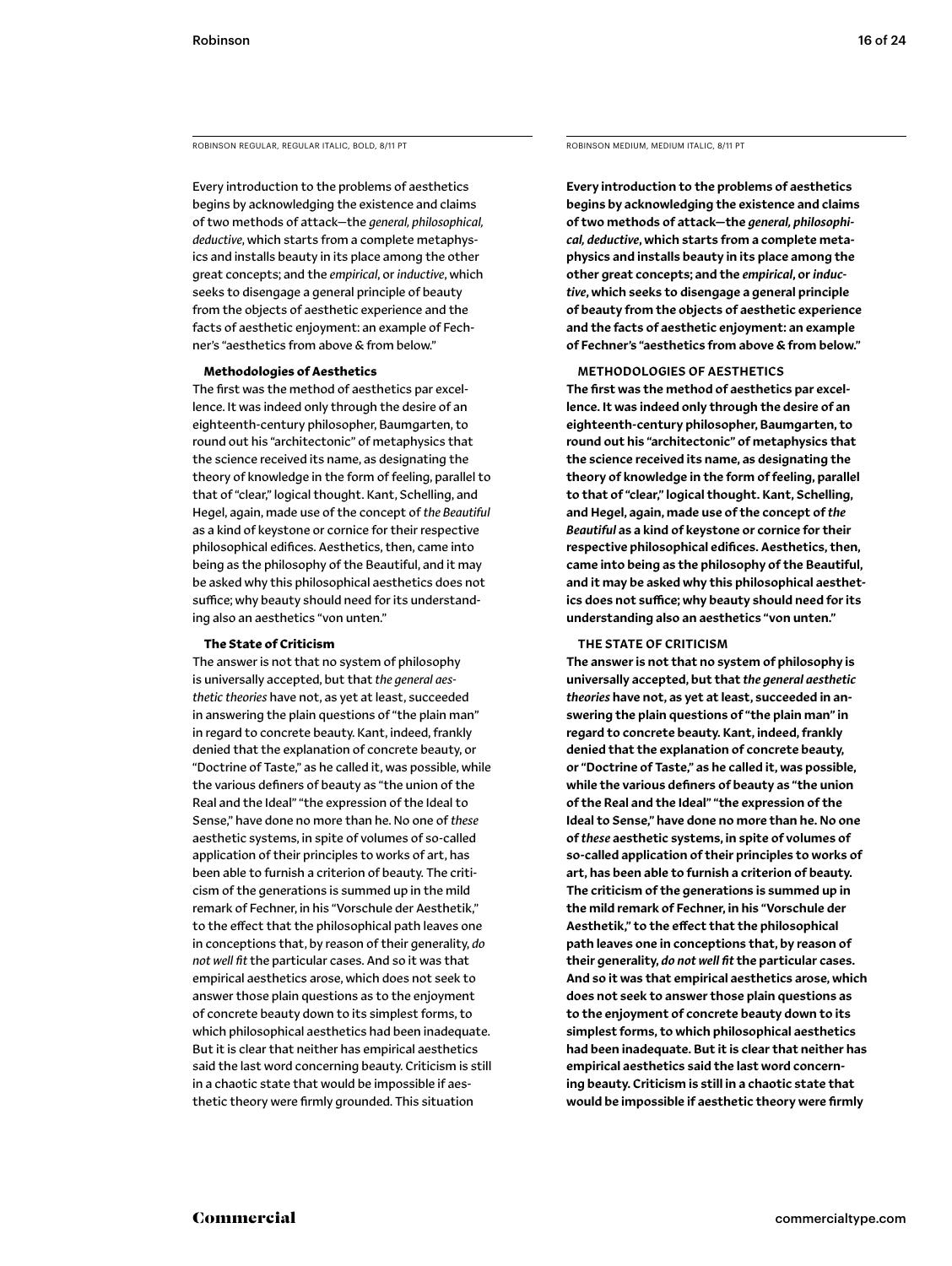### ROBINSON REGULAR, 9/11 PT

The Spanish War, which began in 1739, and the French war which soon followed it occasioned further increase of the debt, which, on the 31st of December 1748, after the war had been concluded by the Treaty of Aix-la-Chapelle, amounted to £78,293,313. The most profound peace of seventeen years continuance had taken no more than £8,328,354. from it. A war of less than nine years' continuance added £31,338,689 to it. (Refer to James Postlethwaite's *The History of the Public Revenue.*) During the administration of Mr. Pelham, the interest of the public debt was reduced, or at least measures were taken for reducing it, from four to three per cent; the sinking fund was increased, and some part of the public debt was paid off. In 1755, before the breaking out of the late war, the funded debt of Great Britain amounted to £72,289,673. On the 5th of January 1763, at the conclusion of the peace, the funded debt amounted to £122,603,336. The unfunded debt has been stated at £13,927,589.

### ROBINSON REGULAR, 9/12 PT

The Spanish War, which began in 1739, and the French war which soon followed it occasioned further increase of the debt, which, on the 31st of December 1748, after the war had been concluded by the Treaty of Aix-la-Chapelle, amounted to £78,293,313. The most profound peace of seventeen years continuance had taken no more than £8,328,354. from it. A war of less than nine years' continuance added £31,338,689 to it. (Refer to James Postlethwaite's *The History of the Public Revenue.*) During the administration of Mr. Pelham, the interest of the public debt was reduced, or at least measures were taken for reducing it, from four to three per cent; the sinking fund was increased, and some part of the public debt was paid off. In 1755, before the breaking out of the late war, the funded debt of Great Britain amounted to £72,289,673. On the 5th of January 1763, at the conclusion of the peace, the funded debt amounted to £122,603,336. The unfunded debt has been stated at £13,927,589.

ROBINSON REGULAR, 9/13 PT

The Spanish War, which began in 1739, and the French war which soon followed it occasioned further increase of the debt, which, on the 31st of December 1748, after the war had been concluded by the Treaty of Aix-la-Chapelle, amounted to £78,293,313. The most profound peace of seventeen years continuance had taken no more than £8,328,354. from it. A war of less than nine years' continuance added £31,338,689 to it. (Refer to James Postlethwaite's *The History of the Public Revenue.*) During the administration of Mr. Pelham, the interest of the public debt was reduced, or at least measures were taken for reducing it, from four to three per cent; the sinking fund was increased, and some part of the public debt was paid off. In 1755, before the breaking out of the late war, the funded debt of Great Britain amounted to £72,289,673. On the 5th of January 1763, at the conclusion of the peace, the funded debt amounted to £122,603,336. The unfunded debt has been stated at £13,927,589.

### ROBINSON REGULAR, 9/14 PT

The Spanish War, which began in 1739, and the French war which soon followed it occasioned further increase of the debt, which, on the 31st of December 1748, after the war had been concluded by the Treaty of Aix-la-Chapelle, amounted to £78,293,313. The most profound peace of seventeen years continuance had taken no more than £8,328,354. from it. A war of less than nine years' continuance added £31,338,689 to it. (Refer to James Postlethwaite's *The History of the Public Revenue.*) During the administration of Mr. Pelham, the interest of the public debt was reduced, or at least measures were taken for reducing it, from four to three per cent; the sinking fund was increased, and some part of the public debt was paid off. In 1755, before the breaking out of the late war, the funded debt of Great Britain amounted to £72,289,673. On the 5th of January 1763, at the conclusion of the peace, the funded debt amounted to £122,603,336. The unfunded debt has been stated at £13,927,589.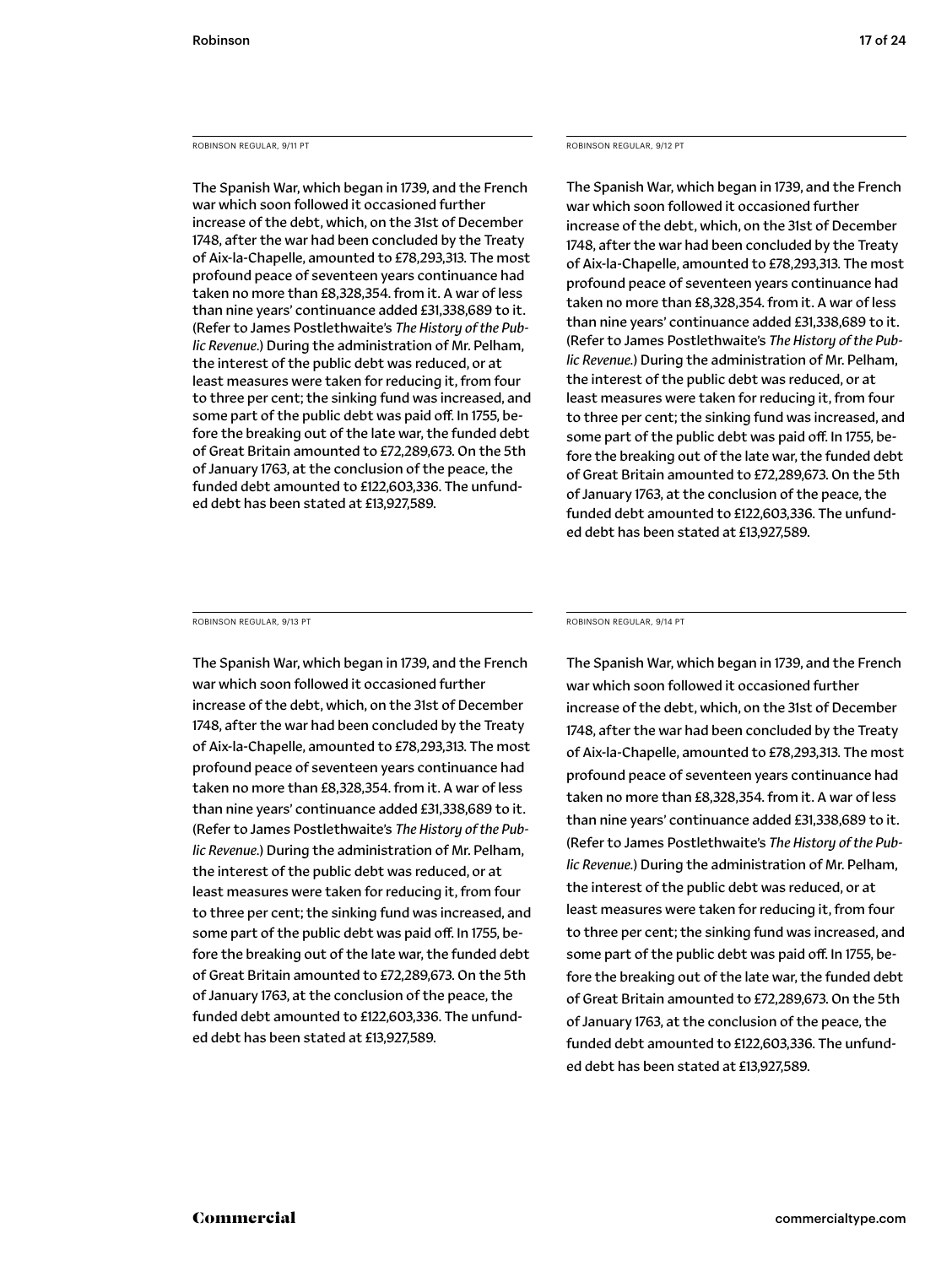### ČESKÝ (CZECH) ROBINSON REGULAR, REGULAR ITALIC, 9/12 PT

Ačkoli klimšova nenapsala knih mnoho, přece zná ji ta naše četbychtivá mládež tuze dobře. Zná ji zejména z knih: Z jara do léta, Kniha báchorek, Paleček a Malenka, Z ráje, Rodinná skřínka a j., a pak z různých časopisů pro mládež, do nichž velice pilně přispívá. Její práce vesměs děti naše rády čítají, poněvadž skutečně vynikají vším, čeho se na dobré četbě žádá. *Však Klimšova také pracuje s láskou, pracuje opravdově vážně a nevydá nic na světlo, co by důkladně nepodrobila soudu svému i soudu jiných*. A to právě dodává jejím prácem té pravé ceny. Nuže seznammež se se životem této tiché a skromné pracovnice, seznammež se i s jejími pěknými spisy. Klimšova narodila se 7. dne měsíce prosince roku 1851. v Poličce. Otec její byl dosti zámožným a váženým měšťanem, měltě v Poličce dům a byl dlouhá léta členem obecního zastupitelstva, ba i městským radním. *Při domě měli Klimšovi zahrádku.* Něžná matka Bohumilčina milovala totiž velice květiny a při tom lnula také velikou láskou ku zvířatům. Byla dobra, o vše, ale zvláště o děti své starostliva, při tom pilna, šetrna a skoro až příliš skromna. Podobala se, zvláště v pozdějším svém věku, na vlas těm prostosrdečným

### DEUTSCH (GERMAN) ROBINSON REGULAR, REGULAR ITALIC, 9/12 PT

Sehen wir das Gesamtbild unseres heutigen Lebens nur mit unseren Augen an, so können wir die Folgerung ziehen, daß dieses Gebilde einen chaotischen Charakter trägt, und es kann uns nicht wundern, daß diejenigen, welche sich in diesem scheinbaren Chaos unwohl fühlen, der Welt entfliehen oder sich in geistigen Abstraktionen verlieren wollen. *Doch jedenfalls muß es uns klar sein, daß diese Flucht vor der Wirklichkeit ein ebenso großer Irrtum ist wie jene Anlehnung an den reinsten Materialismus*. Weder die Flucht in das Mittelalter, noch der von verschiedenen Kunsthistorikern empfohlene Wiederaufbau des Olympos kann und die Lösung bringen. Unsere Zeit hat eine andere Mission zu erfüllen als die des Mittelalters und des Hellenismus. Um die Aufgabe unserer Zeit richtig zu verstehen, ist es notwendig, daß wir nicht nur mit unseren Augen, sondern vielmehr mit unseren innerlichen Sinnesorganen die Lebensstruktur erfassen. Haben wir einmal die Synthese des Lebens aus der Tiefe unseres Wesens gewonnen und als Inhalt von Kultur und Kunst anerkannt, so wird es uns nicht schwer fallen an Hand von Dokumenten, die uns die

### DANSK (DANISH) ROBINSON REGULAR, REGULAR ITALIC, 9/12 PT

Der var en lille havfisk af god familie, navnet husker jeg ikke, det må de lærde sige dig. Den lille fisk havde attenhundrede søskende, alle lige gamle; de kendte ikke deres fader eller moder, de måtte straks skøtte sig selv og svømme om, men det var en stor fornøjelse; vand havde de nok at drikke, hele verdenshavet, føden tænkte de ikke på, den kom nok; hver ville følge sin lyst, hver ville få sin egen historie, ja det tænkte heller ingen af dem på. *Solen skinnede ned i vandet, det lyste om dem, det var så klart, det var en verden med de forunderligste skabninger*, og nogle så gruelig store, med voldsomme gab, de kunne sluge de attenhundrede søskende, men det tænkte de heller ikke på, for ingen af dem var endnu blevet slugt. De små svømmede sammen, tæt op til hverandre, som sildene og makrellerne svømmer; men som de allerbedst svømmede i vandet og tænkte på ingenting, sank, med forfærdelig lyd, ovenfra, midt ned imellem dem, en lang, tung ting, der slet ikke ville holde op; længere og længere strakte den sig, og hver af småfiskene, som den ramte, blev kvast eller fik et knæk, som de ikke kunne forvinde. Alle småfisk, de store med, lige oppe

### ESPAÑOL (SPANISH) ROBINSON REGULAR, REGULAR ITALIC, 9/12 PT

En esta conferencia no pretendo, como en anteriores, definir, sino subrayar; no quiero dibujar, sino sugerir. Animar, en su exacto sentido. Herir pájaros soñolientos. Donde haya un rincón oscuro, poner un reflejo de nube alargada y regalar unos cuantos espejos de bolsillo a las señoras que asisten. *He querido bajar a la ribera de los juncos. Por debajo de las tejas amarillas*. A la salida de las aldeas, donde el tigre se come a los niños. Estoy en este momento lejos del poeta que mira el reloj, lejos del poeta que lucha con la estatua, que lucha con el sueño, que lucha con la anatomía; he huido de todos mis amigos y me voy con aquel muchacho que se come la fruta verde y mira cómo las hormigas devoran al pájaro aplastado por el automóvil. Por las calles más puras del pueblo me encontraréis; por el aire viajero y la luz tendida de las melodías que Rodrigo Caro llamó "reverendas madres de todos los cantares". Por todos los sitios donde se abre la tierna orejita rosa del niño o la blanca orejita de la niña que espera, llena de miedo, el alfiler que abra el agujero para la arracada. En todos los paseos que yo he dado por España, un poco cansado de catedrales, de pie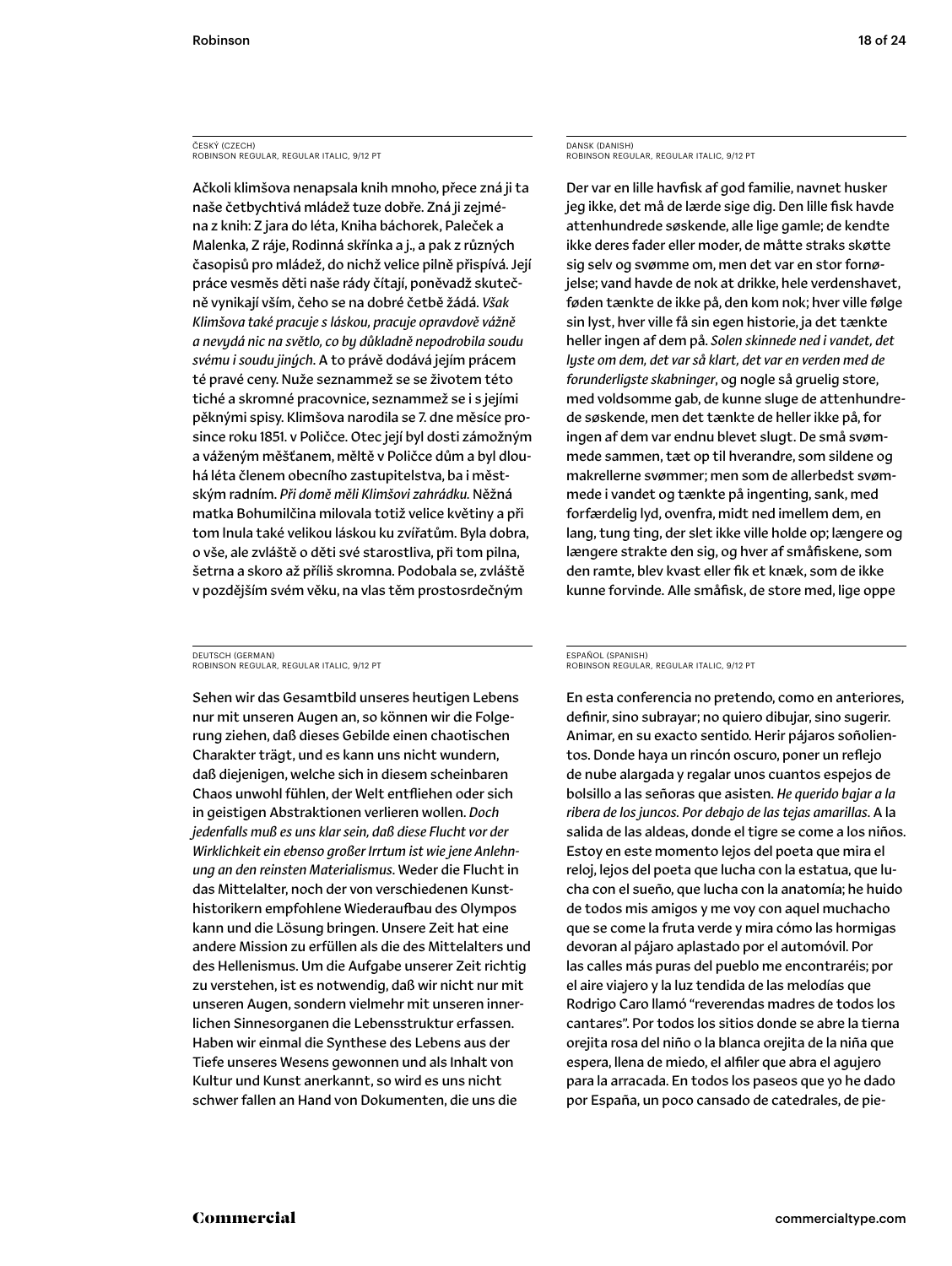FRANÇAIS (FRENCH) ROBINSON REGULAR, REGULAR ITALIC, 9/12 PT

Dada a son origine dans le dictionnaire. C'est terriblement simple. En français cela signifie «cheval de bois». En allemand «va te faire, au revoir, à la prochaine». En roumain «oui en effet, vous avez raison, c'est ça, d'accord, vraiment, on s'en occupe», etc. *C'est un mot international. Seulement un mot et ce mot comme mouvement.* Très facile à comprendre. Lorsqu'on en fait une tendance artistique, cela revient à vouloir supprimer les complications. Psychologie Dada. Allemagne Dada y compris indigestions et crampes brouillardeuses, littérature Dada, bourgeoisie Dada et vous, très vénérés poètes, vous qui avez toujours fait de la poésie avec des mots, mais qui n'en faites jamais du mot luimême, vous qui tournez autour d'un simple point en poétisant. Guerre mondiale Dada et pas de fin, révolution Dada et pas de commencement. Dada, amis et soi-disant poètes, très estimés fabricateurs et évangélistes Dada Tzara, Dada Huelsenbeck, Dada m'dada, Dada m'dada, Dada mhm, dada dera dada, Dada Hue, Dada Tza. Comment obtenir la béatitude ? En disant Dada. Comment devenir célèbre? En disant Dada. D'un geste noble et avec des manières raffinées. Jusqu'à

### MAGYAR (HUNGARIAN) ROBINSON REGULAR, REGULAR ITALIC, 9/12 PT

Hajnali két órakor a segédtiszt belépett a tábornok szobájába és jelentette, hogy a járőrök elindultak a hodricsi úton. Az asztalra állított petróleumlámpa körül szétteregetett tereprajzok és jelentések hevertek, rajtuk keresztbe dobva egy ezüstgombos lovaglópálca. A tábornok a szoba közepén állt és hideg arccal hallgatta a segédtiszt szavait. Kurtára nyírt szakála rőtesen csillogott a lámpafényben. *Aranykeretes szemüvege mögül jeges nyugalommal csillámlottak elő kék szemei.* Csupa energia volt ez a hat láb magas, karcsú ember, aki egy hónap előtt vette át a feldunai hadtest parancsnokságát. De most mégis, mintha valami fáradtságot vagy inkább fásultságot árultak volna el mozdulatai. Némán bólintott s mikor a segédtiszt mögött becsukódott az ajtó, kimerülten dobta magát a kopott díványra. Két nap óta mindig talpon volt s egyik izgalom a másik után érte. A Szélakna irányában fekvő főcsapat felé haladó ellenség már egy napi előnyt nyert a Zsarnócra kirendelt zászlóalj parancsnokának ügyetlensége folytán. Első felindulásában maga vette át a zászlóalj vezényletét s negyvennyolc óra óta egy percre le nem hunyta a szemét. Izgatta az

ITALIANO (ITALIAN) ROBINSON REGULAR, REGULAR ITALIC, 9/12 PT

Dapprima, ripetendendo l'errore commesso in gioventù, scrisse di animali che conosceva poco, e le sue favole risonarono di ruggiti e barriti. Poi si fece più umano, se così si può dire, scrivendo degli animali che credeva di conoscere. *Così la mosca gli regalò una gran quantità di favole dimostrandosi un animale più utile di quanto si creda*. In una di quelle favole ammirava la velocità del dittero, velocità sprecata perchè non gli serviva nè a raggiungere la preda nè a garantire la sua incolumità. Qui faceva la morale una testuggine. Un'altra favola esaltava la mosca che distruggeva le cose sozze da essa tanto amate. Una terza si meravigliava che la mosca, l'animale più ricco d'occhi, veda tanto imperfettamente. Infine una raccontava di un uomo che, dopo di aver schiacciato una mosca noiosa, le gridò: "Ti ho beneficata; ecco che non sei più una mosca". Con tale sistema *era facile di avere ogni giorno* la favola pronta col caffè del mattino. Doveva venire la guerra ad insegnargli che la favola poteva divenire un'espressione del proprio animo, il quale così inseriva la mummietta nella macchina della vita, quale un suo organo. Ed ecco come avvenne. Allo scoppio della

### POLSKI (POLISH) ROBINSON REGULAR, REGULAR ITALIC, 9/12 PT

Od wczoraj jakiś niepokój panuje w uliczce. Stary Mendel dziwi się i częściej niż zwykle nakłada krótką łajkę patrząc w okno. Tych ludzi nie widział on tu jeszcze. Gdzie idą? Po co przystają z robotnikami, śpieszącymi do kopania fundamentów pod nowy dom niciarza Greulicha? Skąd się tu wzięły te obszarpane wyrostki? Dlaczego patrzą tak po sieniach? Skąd mają pieniądze, że idą w pięciu do szynku? Stary Mendel kręci głową, smokcząc mały, silnie wygięty wiśniowy cybuszek. *On zna tak dobrze tę uliczkę cichą. Jej fizjonomię, jej ruch.* jej głosy, jej tętno. Wie, kiedy zza którego węgła wyjrzy w dzień pogodny słońce; ile dzieci przebiegnie rankiem, drepcąc do ochronki, do szkoły; ile zwiędłych dziewcząt w ciemnych chustkach, z małymi blaszeczkami w ręku przejdzie po trzy, po cztery, do fabryki cygar na robotę; ile kobiet przystanie z koszami na starym, wytartym chodniku, pokazując sobie zakupione jarzyny, skarżąc się na drogość jaj, mięsa i masła; ilu wyrobników przecłapie środkiem bruku, ciężkim chodem nóg obutych w trepy, niosąc pod pachą węzełki, a w ręku cebrzyki, kielnie, liny. siekiery, piły. Ba, on i to nawet wie może.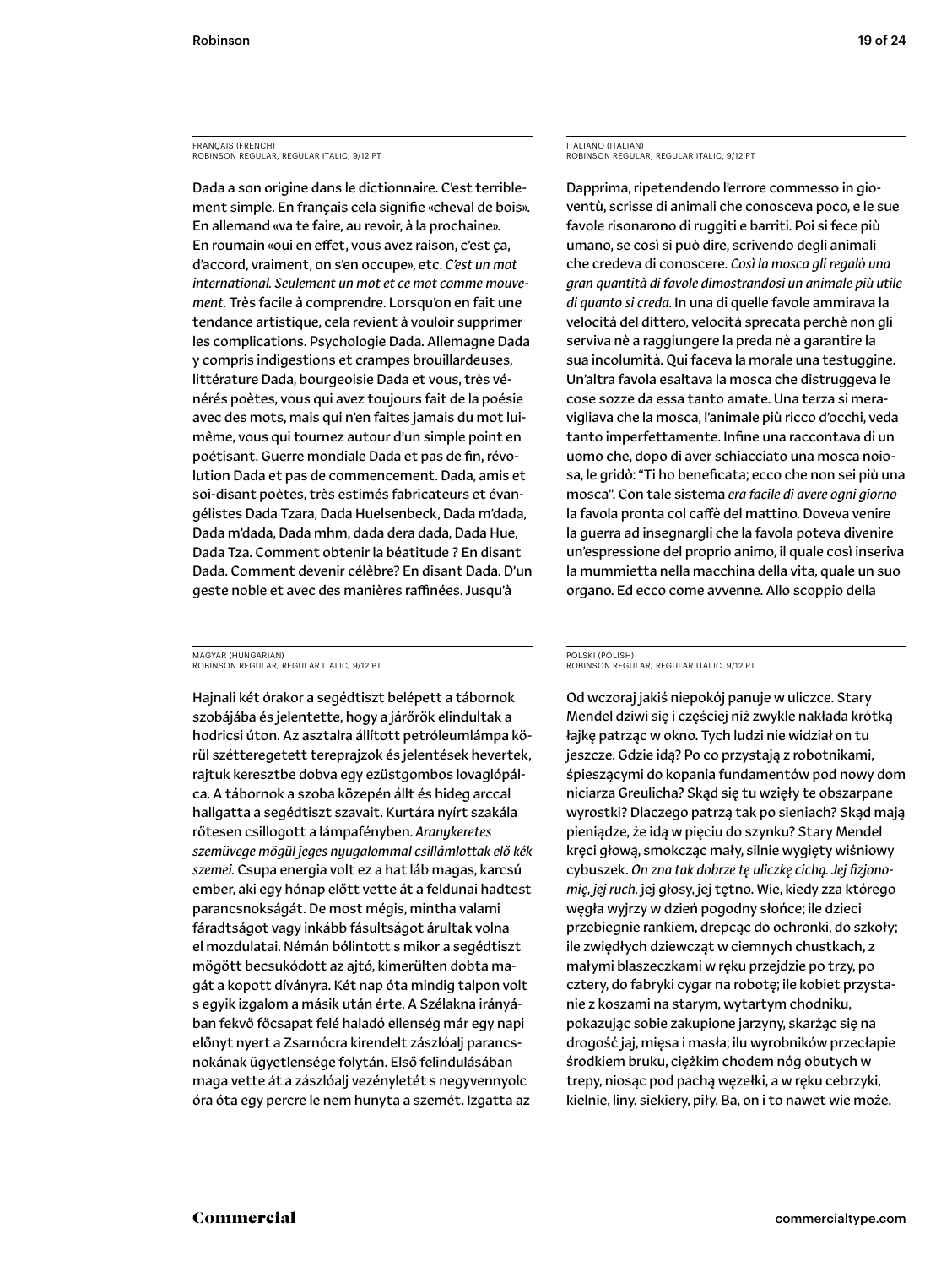### PORTUGUÊS (PORTUGUESE) ROBINSON REGULAR, REGULAR ITALIC, 9/12 PT

D. Benedita levantou-se, no dia seguinte, com a idéia de escrever uma carta ao marido, uma longa carta em que lhe narrasse a festa da véspera, nomeasse os convivas e os pratos, descrevesse a recepção noturna, e, principalmente, desse notícia das novas relações com D. Maria dos Anjos. A mala fechava-se às duas horas da tarde, *D. Benedita acordara às nove, e, não morando longe (morava no Campo da Aclamação), um escravo levaria a carta ao correio muito a tempo.* Demais, chovia; D. Benedita arredou a cortina da janela, deu com os vidros molhados; era uma chuvinha teimosa, o céu estava todo brochado de uma cor pardo-escura, malhada de grossas nuvens negras. Ao longe, viu flutuar e voar o pano que cobria o balaio que uma preta levava à cabeça: concluiu que ventava. Magnífico dia para não sair, e, portanto, escrever uma carta, duas cartas, todas as cartas de uma esposa ao marido ausente. Ninguém viria tentá-la. Enquanto ela compõe os babadinhos e rendas do roupão branco, um roupão de cambraia que o desembargador lhe dera em 1862, no mesmo dia aniversário, 19 de setembro, convido a leitora a observar-lhe as feições. Vê que não lhe dou

### SVENSKA (SWEDISH) ROBINSON REGULAR, REGULAR ITALIC, 9/12 PT

Klockan var mellan åtta och nio den vackra majmorgonen, då Arvid Falk efter scenen hos brodern vandrade gatorna framåt, missnöjd med sig själv, missnöjd med brodern och missnöjd med det hela. Han önskade att det vore mulet och att han hade dåligt sällskap. Att han var en skurk, det trodde han icke fullt på, *men han var icke nöjd med sig själv, han var så van att ställa höga fordringar på sig,* och han var inlärd att i brodern se ett slags styvfar, för vilken han hyste stor aktning, nästan vördnad. Men även andra tankar döko upp och gjorde honom bekymrad. Han var utan pengar och utan sysselsättning. Detta senare var kanske det värsta ty sysslolösheten var honom en svår fiende, begåvad med en aldrig vilande fantasi som han var. Under ganska obehagliga funderingar hade han kommit ner på Lilla Trädgårdsgatan; han följde vänstra trottoaren utanför Dramatiska Teatern och befann sig snart inne på Norrlandsgatan; han vandrade utan mål och gick rätt fram; snart började stenläggningen bli ojämn, träkåkar efterträdde stenhusen, illa klädda människor kastade misstänksamma blickar på den snyggt klädde personen som så tidigt

### SUOMI (FINNISH) ROBINSON REGULAR, REGULAR ITALIC, 9/12 PT

He olivat ystäviä ystävyydessä, joka oli läheisempää kuin veljeys. Nello oli pieni Ardennelainen — Patras suuri Flamandilainen. He olivat saman ikäisiä vuosilla mitattuna, mutta kuitenkin toinen oli vielä nuori, toinen oli jo vanha. He olivat asuneet yhdessä koko ikänsä; molemmat he olivat orpoja ja kurjia sekä saivat leipänsä samasta kädestä. *Se oli ollut heidän siteensä alku, heidän ensimmäinen sympatian säikeensä;* se oli vahvistunut päivä päivältä ja kasvanut heidän mukanaan kiinteänä ja erottamattomana niin, että he alkoivat rakastaa toisiansa erittäin paljon. Heidän kotinsa oli pieni mökki pienen Flamandilaisen kylän reunalla, peninkulman päässä Antverpenistä. Kylä sijaitsi leveiden laidunkaistaleiden ja viljavainioiden välissä, ja sen läpi virtaavan suuren kanavan reunamilla kasvoi pitkät rivit tuulessa taipuvia poppeleita ja tervaleppiä. Siinä oli parikymmentä maatilaa ja taloa, joiden ikkunaluukut olivat kirkkaan vihreät tai taivaansiniset ja katot ruusunpunaiset tai mustavalkoiset sekä seinät niin valkoisiksi maalatut, että ne loistivat auringossa kuin puhdas lumi. Kylän keskustassa oli tuulimylly pienellä sammalta kasvavalla

### TÜRKÇE (TURKISH) ROBINSON REGULAR, REGULAR ITALIC, 9/12 PT

Sadık genç, araladığı kapıyı çekince, yine birden kararan sanduka sükunu içinde, İskender Paşa, galeyansız ibadetine başlardı. Artık dünyaya dair hiçbir ümidi kalmamıştı. İstediği yalnız bir iman selametiydi. *Vâkıa korkak bir adam değildi. Ama, muhakkak bir ölümü her gün, her saat, her dakika, hatta her saniye beklemek… Onun cesaretini kırmış, sinirlerini zayıflatmıştı.* Düşündükçe, ensesinde soğuk bir satırın sarih temasını duyar gibi oluyordu. Bu sarih temas silinirken karşısına kendi boğuk hayali gelirdi; gözleri patlamış, kavuğu bir tarafa yuvarlanmış, boynu yağlı bir kement ile sıkılmış, ayağından pabuçları çıkmış, ipek kuşağı çözülmüş, karanlık, köpüklü ağzından siyah dili sarkmış bir naaş… İskender Paşa'nın yerde sürünen ölüsü! Titrer, gözlerini oğuşturur, yine salât-ü selamlarını çekmeye başlardı. Yakın akıbetinin bu uzvî hatırası o kadar bariz, o kadar kuvvetliydi ki… Çocukluğunun saf muhayyilesini süsleyen cennet bahçelerini, hûri, gılman alaylarını, Tûba ağacını, Sırat köprüsünü şimdi düşünemiyordu bile… Zihni durmuştu. Sinirleri, beyni pek yorgundu. Yemek yiyemiyordu. Boğazına kurşundan bir yumruk tıkanmıştı.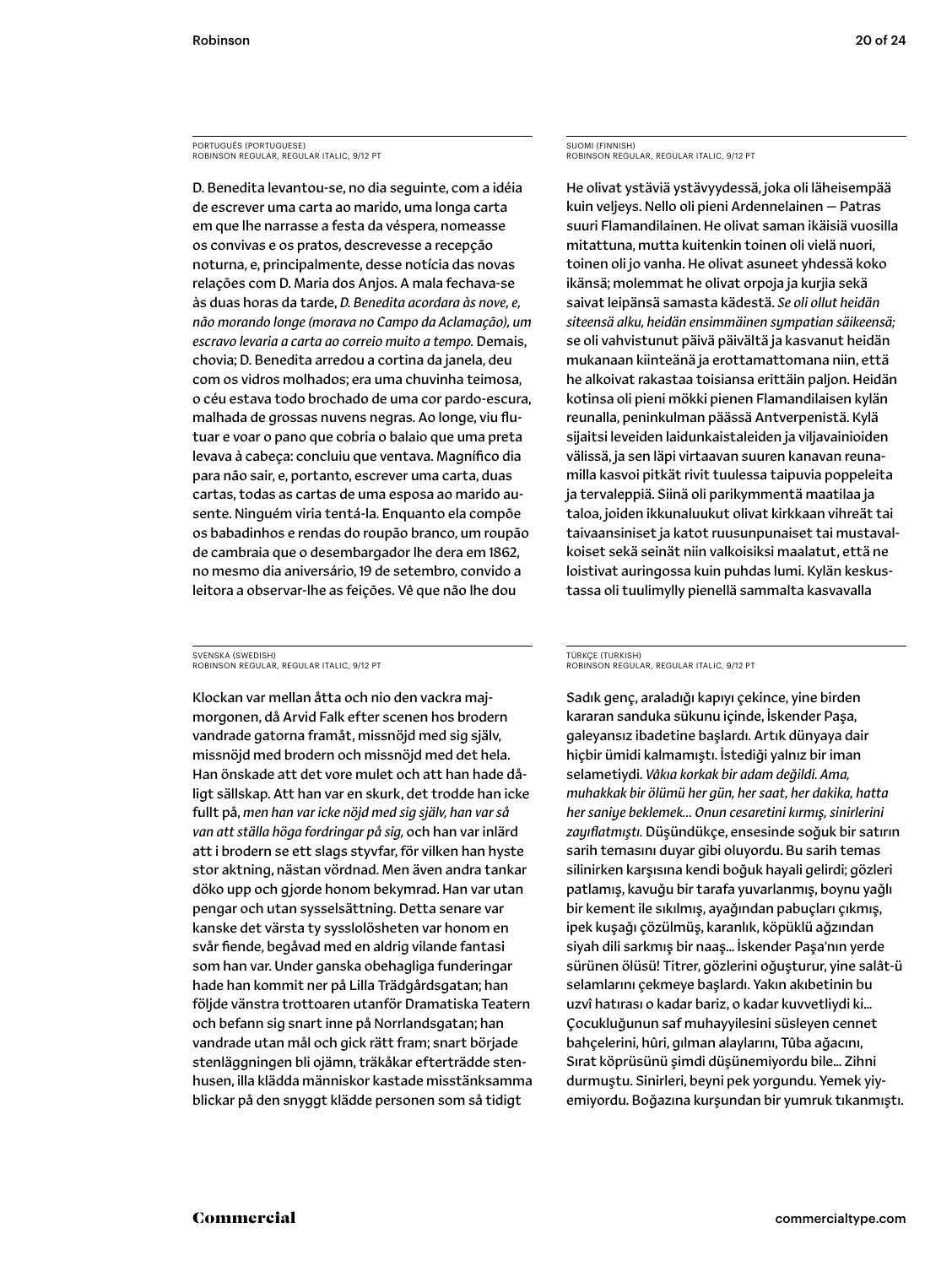| <b>UPPERCASE</b>                             | ABCDEFGHIJKLMNOPQRSTUVWXYZ                                                                                                    |  |  |
|----------------------------------------------|-------------------------------------------------------------------------------------------------------------------------------|--|--|
| LOWERCASE                                    | abcdefghijklmnopqrstuvwxyz                                                                                                    |  |  |
| STANDARD PUNCTUATION                         | ;!¿?.,:;--—()[]{}/ \&@*""''·",«»‹› §•¶†‡©®®™                                                                                  |  |  |
| ALL CAP PUNCTUATION                          | $i\dot{\zeta}$ - - - ()[] {}/ \@ «» $\Omega$                                                                                  |  |  |
| LIGATURES                                    | fb ff fh fi fi fk fl ffb ffh ffi ffi ffk ffl                                                                                  |  |  |
| PROPORTIONAL LINING<br>default figures       | \$£€\1234567890¢f%‰ <sup>ao</sup> #°<+=-×÷>'"                                                                                 |  |  |
| PREBUILT FRACTIONS                           | $\frac{1}{2}$ $\frac{1}{3}$ $\frac{2}{3}$ $\frac{1}{4}$ $\frac{3}{4}$ $\frac{1}{8}$ $\frac{3}{8}$ $\frac{5}{8}$ $\frac{7}{8}$ |  |  |
| <b>NUMERATORS &amp;</b><br>DENOMINATORS      | $ $ 1234567890 $/$ 1234567890                                                                                                 |  |  |
| <b>SUPERSCRIPT &amp;</b><br><b>SUBSCRIPT</b> | $\text{H}$ 1234567890 $\text{H}$ <sub>1234567890</sub>                                                                        |  |  |
| STYLISTIC ALTERNATES                         | Q g ĝğġġ                                                                                                                      |  |  |
| <b>ACCENTED UPPERCASE</b>                    | ÁÂÀÄÅÃĂĀĄÅÆÆÇĆČĈĊĎĐÉÊÈËĖĒĘĞ<br>ĜĢĠĦĤĺÎÌĬĬĬĬĨĬĴĶŁĹĽĻĿÑŃŇŅŊÓÔÒÖÕŐŌ<br>ØØŒŔŘŖŠŚŞŜŞÞŤŢŦÚWÛÙÜŬŰŪŲŮŨŴ<br>ŴŴŴÝŶŶŸIJŽŹŻ               |  |  |
| <b>ACCENTED LOWER CASE</b>                   | áâàäåãããaåææçćčĉċďđéêèëěēeğĝģģħĥ<br>íîìïiijĩĭĵķłĺľḷŀñńňṇŋóôòöõőōøǿœŕřŗßšśşŝş<br>þťţŧúûùüŭűūyůũẃŵẁẅýŷỳÿijžźż                   |  |  |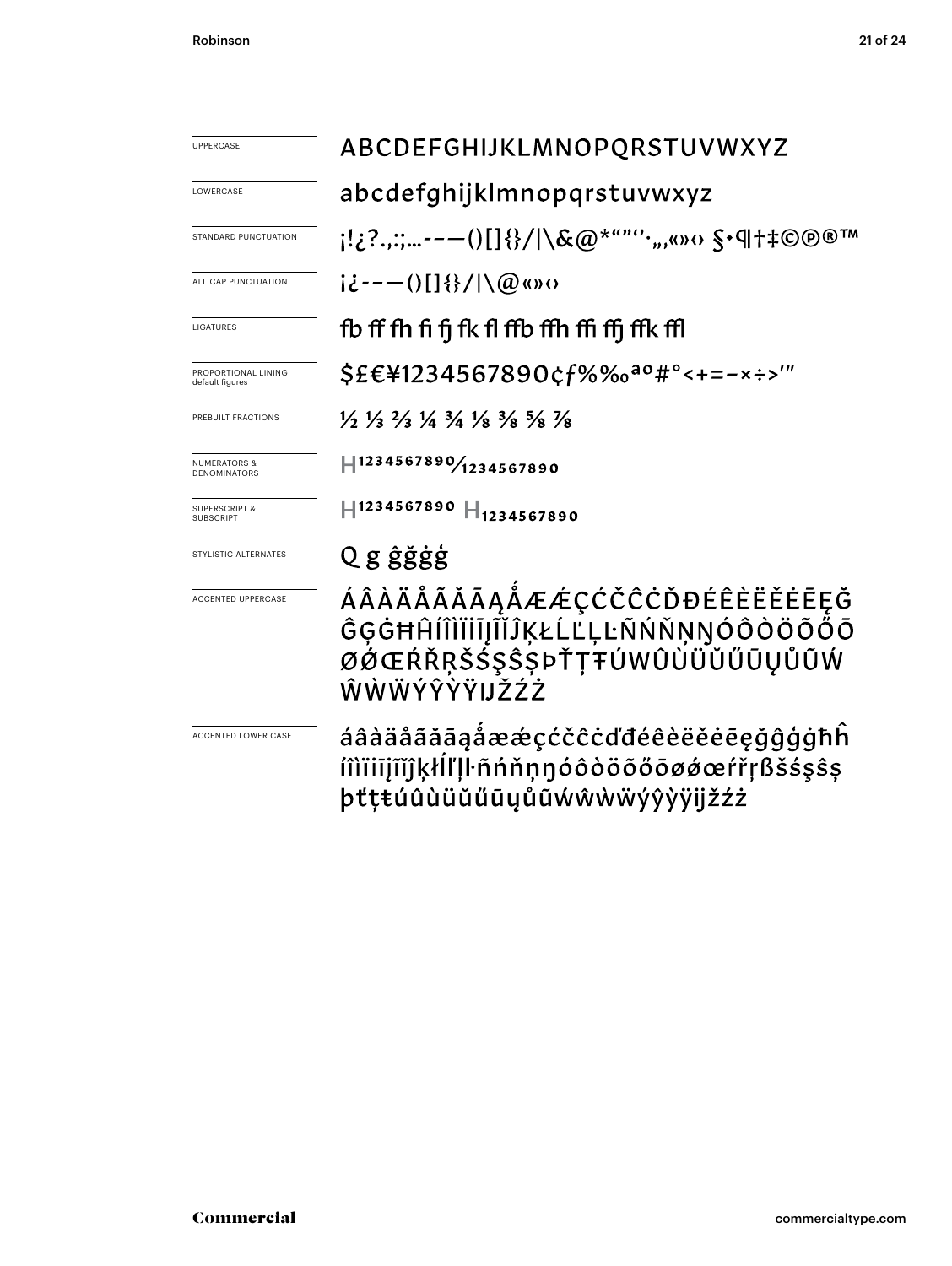| <b>UPPERCASE</b>                               | ABCDEFGHIJKLMNOPQRSTUVWXYZ                                                                                                    |  |
|------------------------------------------------|-------------------------------------------------------------------------------------------------------------------------------|--|
| LOWERCASE                                      | abcdefghijklmnopqrstuvwxyz                                                                                                    |  |
| STANDARD PUNCTUATION                           | ¡!¿?.,:;--—()[]{}/ \&@*""''·",«»‹› §•¶†‡©®®™                                                                                  |  |
|                                                |                                                                                                                               |  |
| ALL CAP PUNCTUATION                            | $i\dot{\epsilon}$ ---()[]{}/ \@«» $\alpha$                                                                                    |  |
| LIGATURES                                      | fb ff fh fi fi fk fl ffb ffh ffi ffi ffk ffl                                                                                  |  |
| PROPORTIONAL LINING<br>default figures         | $$EE41234567890$ cf%‰ $90#$ °<+=-x÷>'"                                                                                        |  |
| PREBUILT FRACTIONS                             | $\frac{1}{2}$ $\frac{1}{3}$ $\frac{2}{3}$ $\frac{1}{4}$ $\frac{3}{4}$ $\frac{1}{8}$ $\frac{3}{8}$ $\frac{5}{8}$ $\frac{7}{8}$ |  |
| <b>NUMERATORS &amp;</b><br><b>DENOMINATORS</b> | $H^{1234567890}/_{1234567890}$                                                                                                |  |
| <b>SUPERSCRIPT &amp;</b><br><b>SUBSCRIPT</b>   | $H^{1234567890}$ $H_{1234567890}$                                                                                             |  |
| STYLISTIC ALTERNATES                           | ky fk ffk ķýÿŷỳ                                                                                                               |  |
| <b>ACCENTED UPPERCASE</b>                      | ÁÂÀÄÅÃĂĀĄÅÆÆÇĆČĈĊĎĐÉÊÈËĔĒĘĞĜĢ<br>ĠĦĤĺÎÌĬĬĬĨĬĴĶŁĹĽĻĿÑŃŇŅŊÓÔÒÖŐŐŌØØ<br>ŒŔŘŖŠŚŞŜŞÞŤŢŦÚWÛÙÜŮŰŪŲŮŨŴŴŴŴ<br>ÝŶŶŸIJŽŹŻ                |  |
| ACCENTED LOWER CASE                            | áâàäåããããaåæœçćčĉċďđéêèëĕēēęğĝģġħĥíîìï<br>iījĩĭĵķłĺľļŀñńňṇŋóôòöõőōøǿœŕřŗßšśşŝşþťṭŧú<br>ûùüŭűūyůũẃŵẁẅýŷỳÿijžźż                 |  |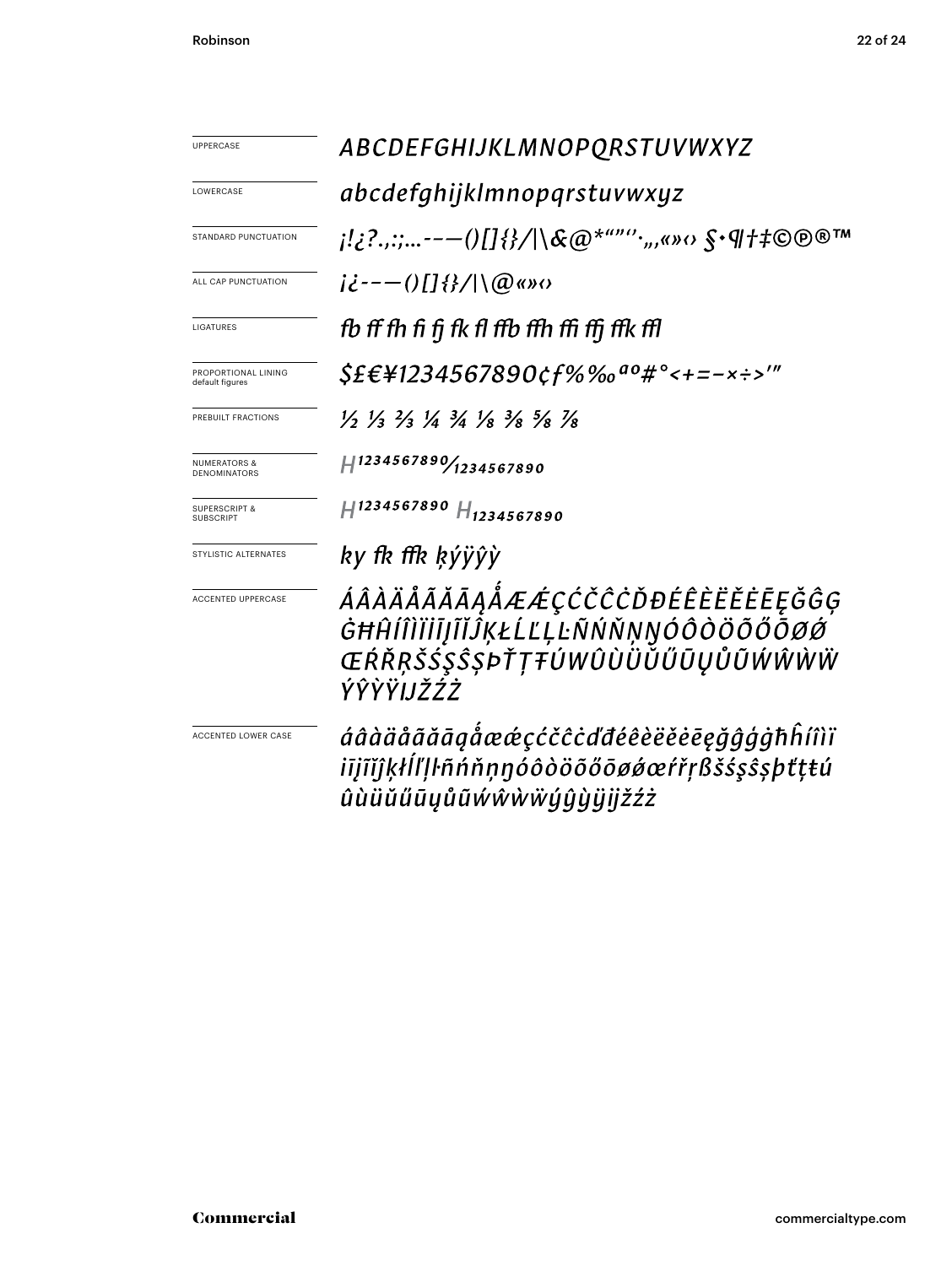| <b>OPENTYPE FEATURES</b><br><b>FAMILY WIDE</b>        | <b>DEACTIVATED</b>                                       | <b>ACTIVATED</b>                                         |
|-------------------------------------------------------|----------------------------------------------------------|----------------------------------------------------------|
| ALL CAPS<br>opens up spacing, moves<br>punctuation up | Fish & 'Chips' for £24.65?                               | FISH & 'CHIPS' FOR £24.65?                               |
| PROPORTIONAL LINING<br>default figures                | Sale Price: \$3,460 €1,895<br>Originally: \$7,031 £9,215 | Sale Price: \$3,460 €1,895<br>Originally: \$7,031 £9,215 |
| FRACTIONS<br>ignores numeric date format              | 21/03/10 and 21/18 460/920                               | 21/03/10 and 21/ <sub>18</sub> 469/ <sub>920</sub>       |
| SUPERSCRIPT/SUPERIOR                                  | $x158 + y23 \times z18 - a4260$                          | $X^{158} + V^{23} \times Z^{18} - \partial^{4260}$       |
| SUBSCRIPT/INFERIOR                                    | $x158 \div y23 \times z18 - a4260$                       | $X_{158} \div Y_{23} \times Z_{18} - A_{4260}$           |
| DENOMINATOR<br>for making arbitrary fractions         | 0123456789 0123456789                                    | 0123456789 0123456789                                    |
| NUMERATOR<br>for making arbitrary fractions           | 0123456789 0123456789                                    | 0123456789 0123456789                                    |
| <b>LANGUAGE FEATURE</b><br>Română (Romanian) s accent | INSUȘI conștiința științifice                            | ÎNSUȘI conștiința științifice                            |
| <b>OPENTYPE FEATURES</b><br>ROMAN                     | <b>DEACTIVATED</b>                                       | <b>ACTIVATED</b>                                         |
| STYLISTIC SET 01<br>alternate Q                       | <b>Quite Qualitative Question</b>                        | <b>Quite Qualitative Question</b>                        |
| STYLISTIC SET 02<br>alternate g                       | Highly regarded biographer                               | Highly regarded biographer                               |
| STYLISTIC ALTERNATES<br>Illustrator/Photoshop         | Drove the Queen's highway                                | Drove the Queen's highway                                |
| <b>OPENTYPE FEATURES</b><br><b>ITALIC</b>             | <b>DEACTIVATED</b>                                       | <b>ACTIVATED</b>                                         |
| STYLISTIC SET 03<br>alternate k                       | Stakeholders kept him to task                            | Stakeholders kept him to task                            |
| STYLISTIC SET 04<br>alternate y                       | Duplicitously currying favours                           | Duplicitously currying favours                           |
|                                                       |                                                          |                                                          |

STYLISTIC ALTERNATES Illustrator/Photoshop

*Eventually reckon they're fake Eventually reckon they're fake*